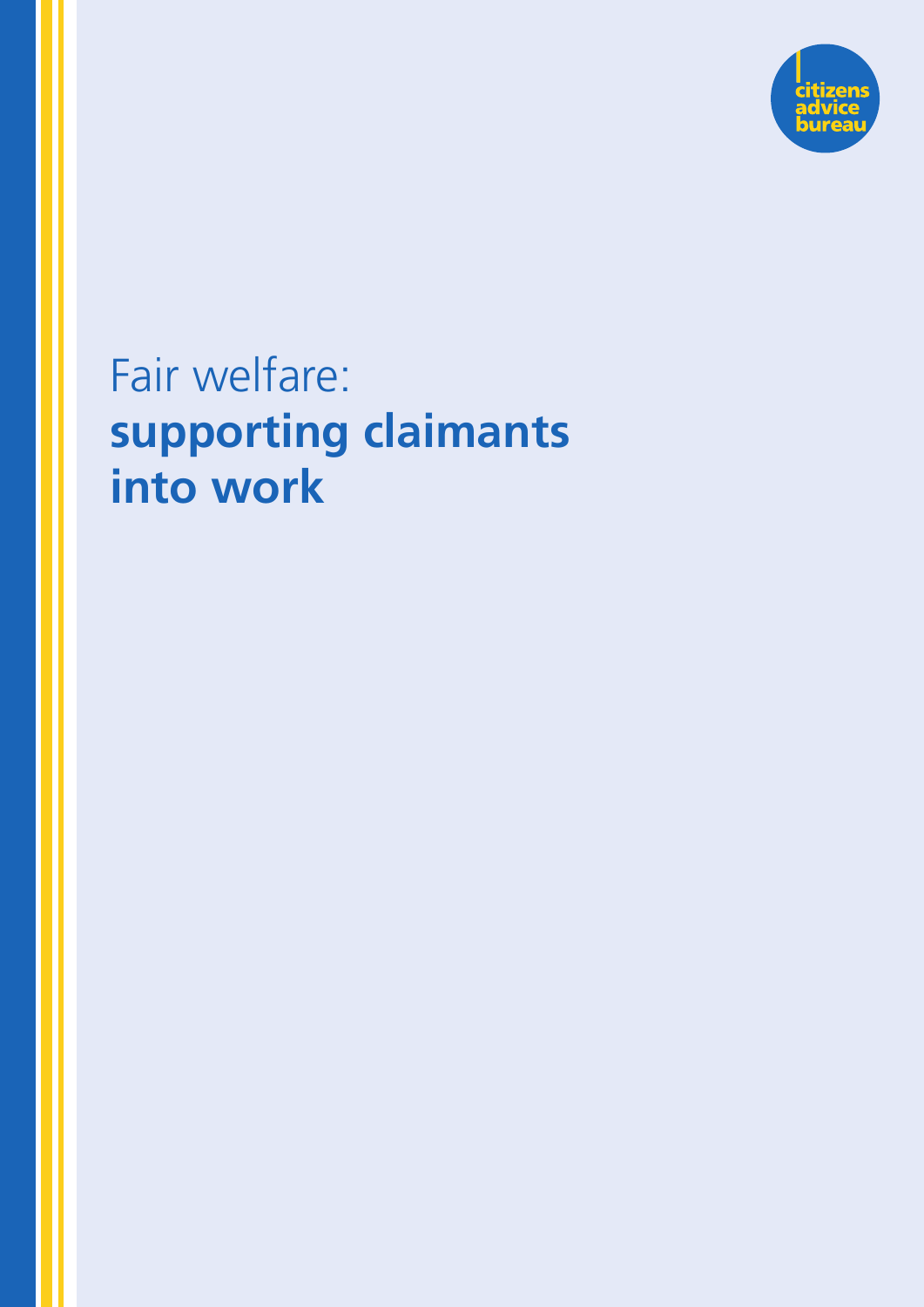# **Contents**

| Background                             | page 1  |
|----------------------------------------|---------|
| Introduction                           | page 2  |
| Work focused interviews                | page 4  |
| Helping with training and support      | page 12 |
| It would help me get back into work if | page 20 |
| Conclusions and recommendations        | page 21 |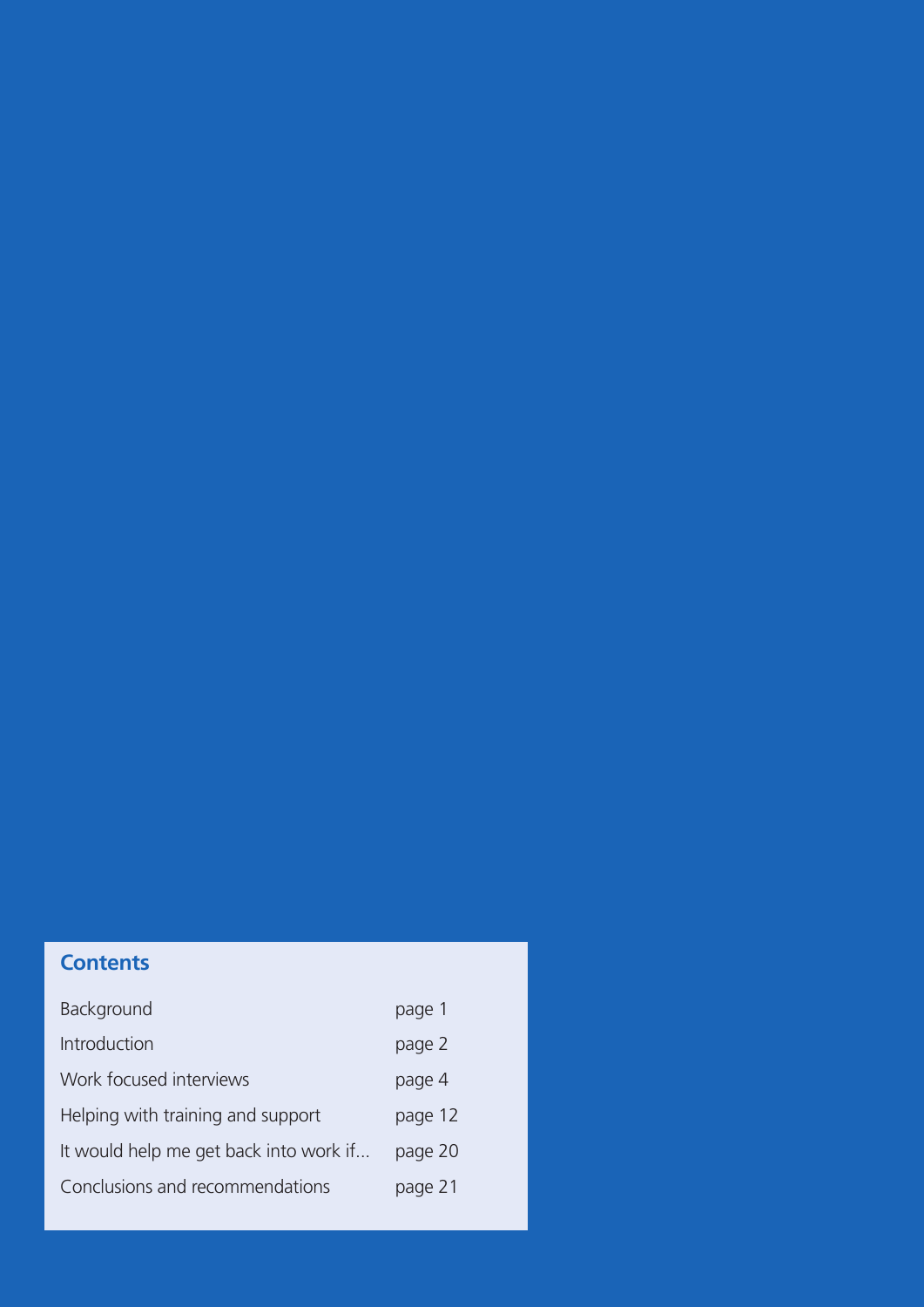# **Background**

The new coalition Government has stressed the need for a welfare system to encourage "responsibility and fairness". "That means providing help for those who cannot work, training and targeted support for those looking for work, but sanctions for those who turn down reasonable offers of work or training."<sup>1</sup>

There is evident symmetry with the previous Government's vision for the welfare state set out as far back as 1998. "We want to rebuild the system around work and security. Work for those who can; security for those who cannot."2 More recent messages have placed more emphasis on removing passivity in the welfare state in what they have called "a simple deal: more support, more responsibility."<sup>3</sup>

The growth in unemployment over the last two years has resulted in claimant numbers being higher now than at any point in the last decade, with around 4.8 million claimants in the UK currently in receipt of out-ofwork benefits.<sup>4</sup> There has been growing political emphasis on ensuring only those who can not work receive out-of-work benefits without the requirement to seek work. For instance, instead of claiming income support (IS), lone parents of older children are now required to claim jobseeker's allowance (JSA) and to seek work. In addition, the test determining whether someone is unfit to work and therefore entitled to benefits on grounds of sickness or incapacity is stricter, and there are fewer routine exemptions from the test.

Even those not required to seek work must keep in touch with the labour market by attending work focused interviews which should ensure that claimants are given support that will help them tackle any barriers to work.

The recession has led to a rise in the number of people claiming JSA. These claimants are required to demonstrate that they are actively looking for work and taking up opportunities available. The majority of new claimants leave JSA within the first three to six months of their claim – a rate as high as 73 per cent at December 2009, even in the midst of the recession.<sup>5</sup> This means that support has long been focused on claimants who have been out of work for more than six months, but throughout 2008 and 2009 ministers made specific pledges to help people who lost their jobs as a result of the recession. This included increased funding for the Rapid Response service which works with employers who announce redundancies to help prepare employees ahead of losing their jobs. It also gave immediate access to support that would previously have not been available until later in a JSA claim.<sup>6</sup> More generally extra resources were made available to Jobcentre Plus to enable it to respond to the extra demands on its services.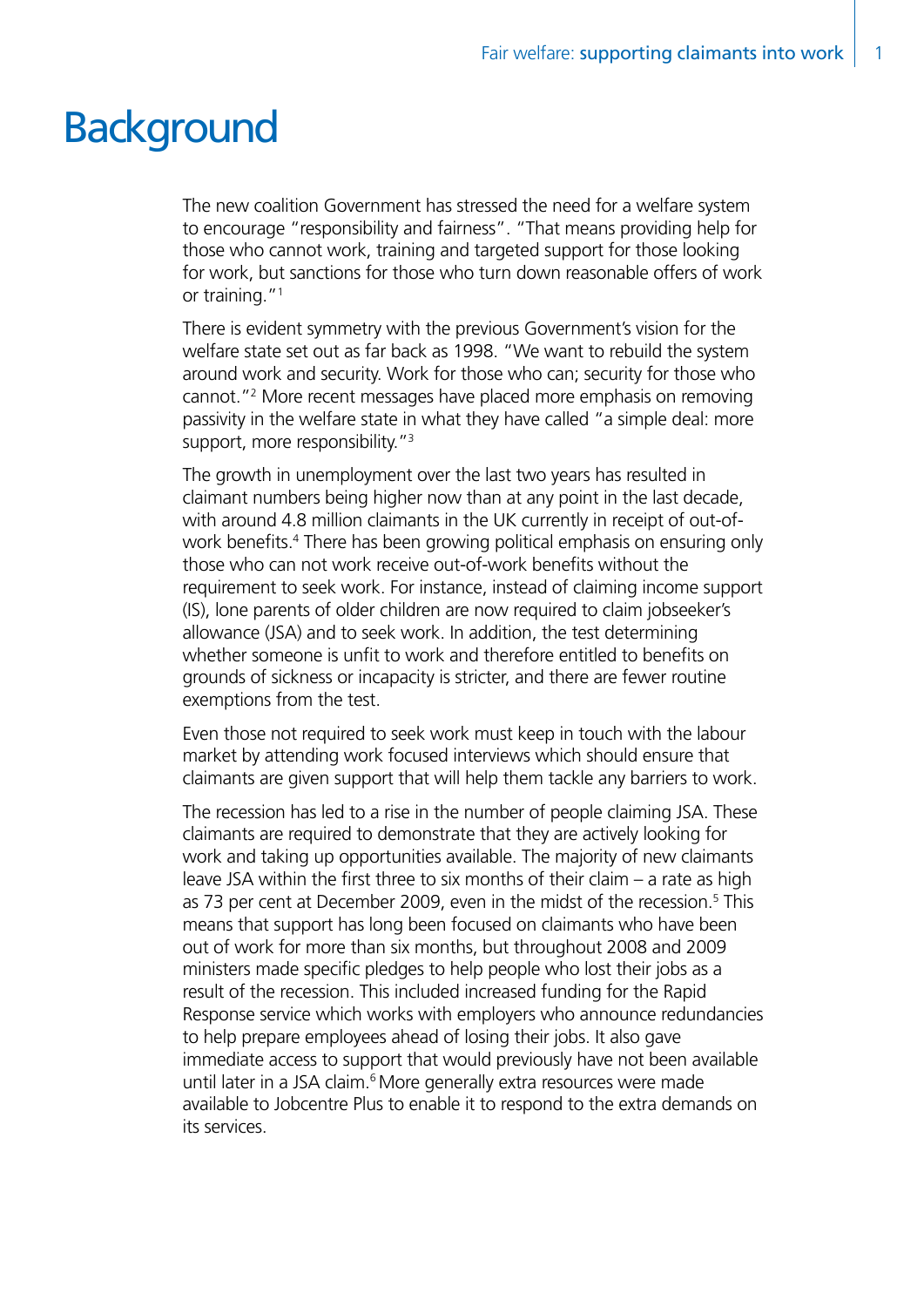# **Introduction**

Problems relating to social security benefits and specifically out-of-work benefits is a significant area of concern for CAB clients. Over half of all working age CAB clients are not in paid work. In 2009/10 Citizens Advice Bureaux across England, Wales and Scotland provided advice on over 7 million issues (7.1 million in England and Wales in 2009/10, and 456,552 in Scotland in 2009/10) of which more than half a million were about out-ofwork benefits.<sup>7</sup> The CAB service is therefore well placed to seek the views of the back-to-work support experienced by benefit claimants.

In order to get a more detailed picture of our clients' experiences of 'backto-work' support, Citizens Advice and Citizens Advice Scotland conducted a survey based research project. Between September 2009 and March 2010, CAB clients and members of the public told us their experiences by completing a survey available in hard copy at Citizens Advice Bureaux throughout England, Wales and Scotland, and on the Citizens Advice and Citizens Advice Scotland websites. All respondents, including jobseeker's allowance claimants, were asked about the training and support offered by Jobcentre Plus and about what they felt would help them return to work. Lone parents and claimants of sickness and incapacity benefits were also asked about their experiences of work focused interviews. Respondents were also asked to complete campaign postcards, on which they could tell their story in more detail.

- $\bullet$  A total of 845 people responded to the survey 178 of these were via paper surveys distributed at local CAB offices and 667 were online.
- $\bullet$  There was a roughly even split between men (48 per cent) and women (52 per cent).
- $\bullet$  56 per cent were claiming jobseeker's allowance of whom 57 per cent had been claiming for less than six months.
- $\bullet$  31 per cent were claiming sickness and incapacity benefits.<sup>8</sup>
- 10 per cent were claiming income support as lone parents.
- 250 people sent postcards telling us their story of claiming benefits.

This report aims to provide a voice to these respondents. It does not claim to be representative of all benefit claimants, but where common themes emerge, these experiences serve to highlight areas of the current system that would benefit from further analysis. We hope that the concerns of claimants expressed in the report will be addressed in the design of the Government's new single work programme.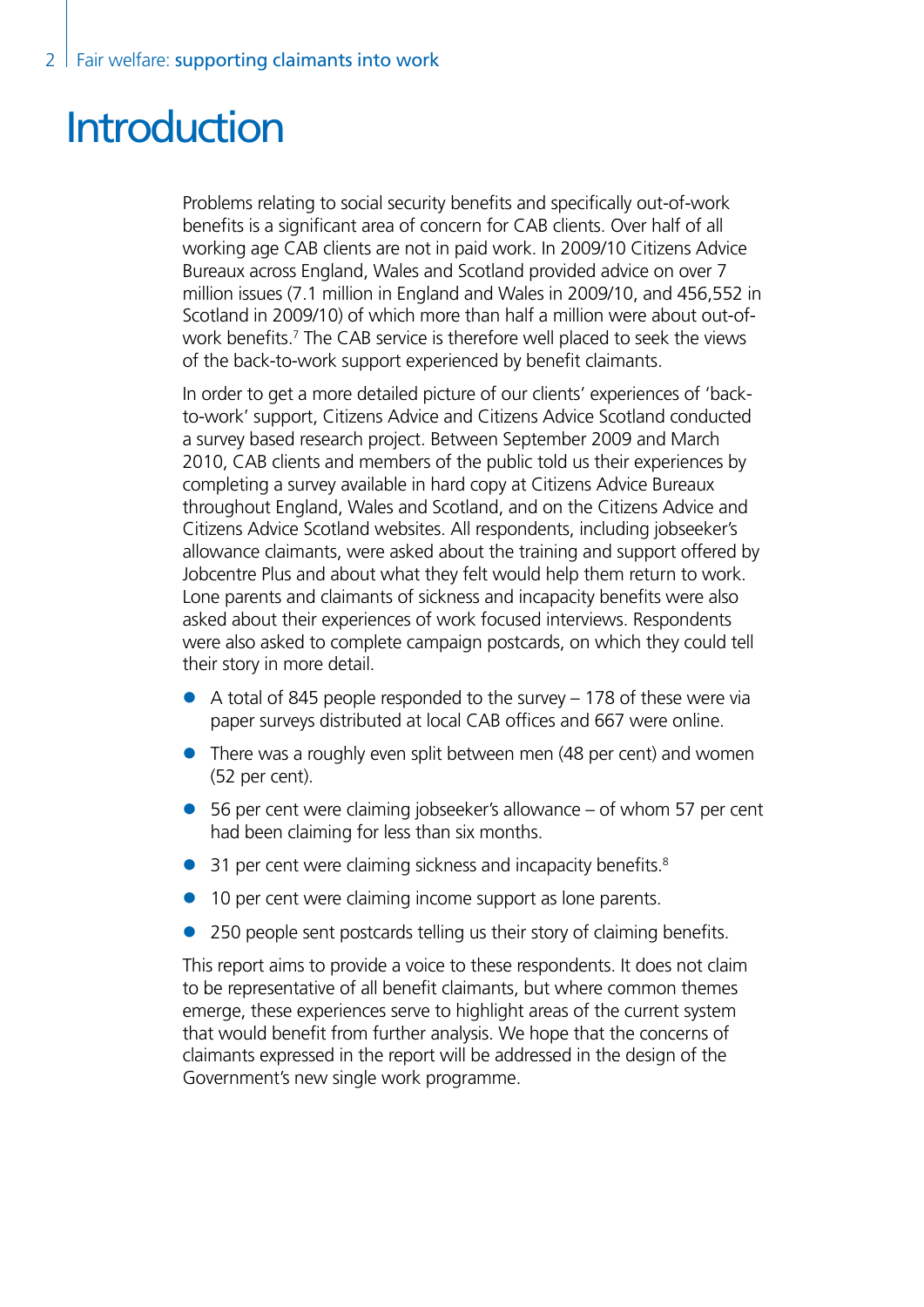## **Summary of findings: what did respondents say?**

Responses indicated that:

- Most respondents felt that they needed help and support to move back into work but were not happy with the support that had been offered to them.
- $\bullet$  Respondents complained of a lack of tailoring of the support offered to them, which limited the effectiveness of interviews and courses.
- Respondents felt that there was a need for improved expertise of personal advisers, particularly in relation to disability and sickness issues.
- $\bullet$  The top two barriers to work are different for each claimant group, meaning any single work programme must be able to address varying barriers to employment.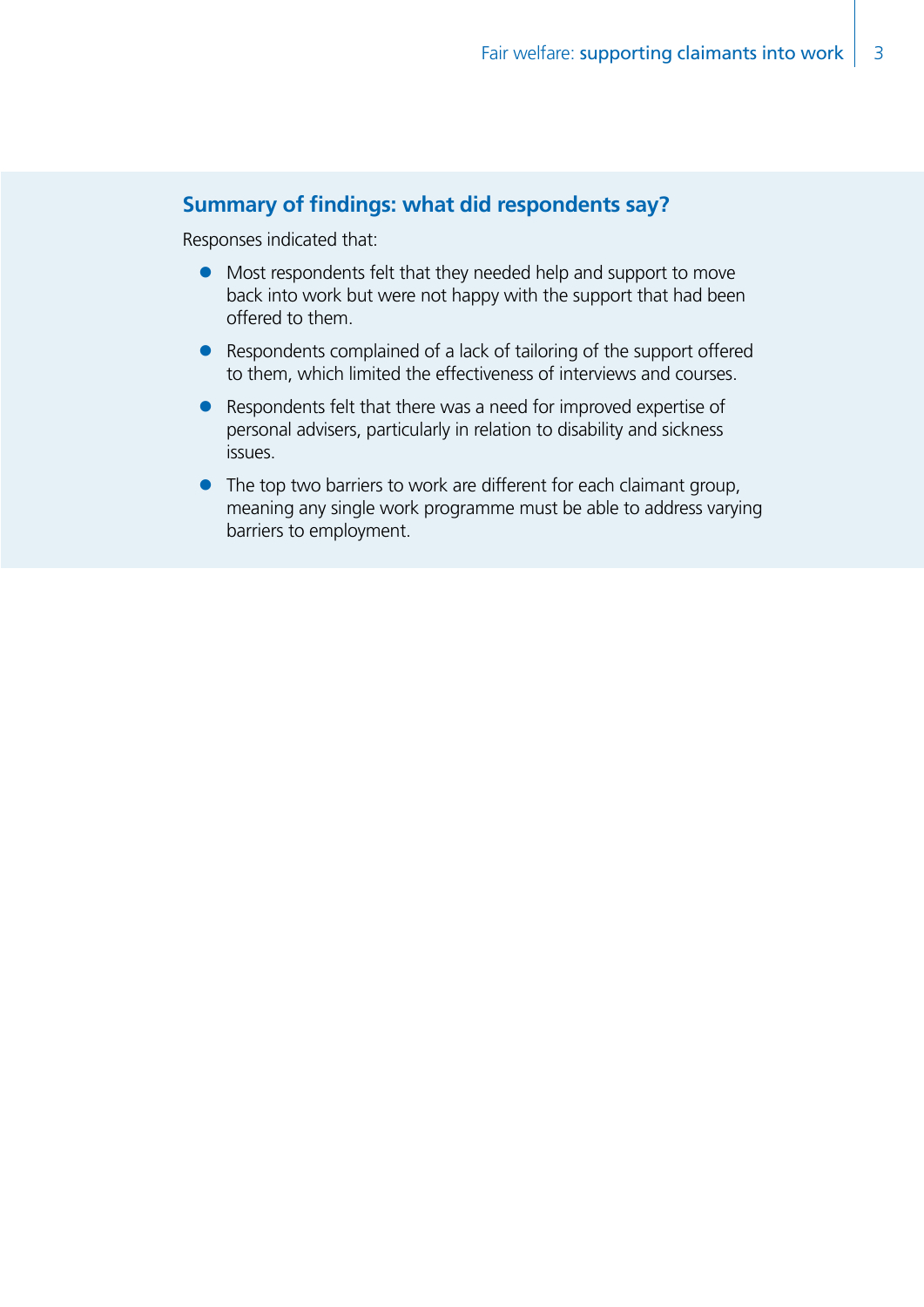# Work focused interviews (WFIs)

Lone parents claiming income support are required to attend work focused interviews every six months and every three months once their youngest child reaches nine. The Jobcentre Plus personal adviser can help them consider their options for returning to work. Most claimants of sickness and incapacity benefits<sup>9</sup> who have been claiming since April 2008 are required to take part in the Pathways to Work scheme which involves a series of up to six work focused interviews (WFIs) within the first 12 months of the claim for benefit. WFIs should meet the needs of the individual claimant and their particular circumstances. The aim of the interview is to help the claimant address their barriers to work.

Personal advisers can offer help to find training, prepare for interviews and consider financial support that could be available. They can also help with work trials, find family-friendly jobs, identify appropriate childcare or address the claimant's health conditions as appropriate.<sup>10</sup> All lone parents are carried out by specialist Jobcentre Plus lone parent advisers. The first for claimants participating in the Pathways to Work programme is carried out by Jobcentre Plus but then in all but 18 Jobcentre Plus districts the remaining WFIs are carried out by provider organisations. Jobcentre Plus personal advisers have access to specialist disability employment advisers (DEAs), who can provide expertise to them and to their customers. Where we were able to identify whether the respondent had their interview with Jobcentre Plus or a provider organisation, we have made this clear in the text.

## **Quality of the interview experience**

Respondents were asked if they agreed with the statement: The adviser listened to me and understood my situation – why I'm not working now and what makes it difficult for me to work.

- $\bullet$  44 per cent agreed with the statement.
- 38 per cent disagreed.
- $\bullet$  the rest weren't sure.

Fewer than half of all respondents agreed that their adviser listened to them and understood their situation. Employment and support allowance (ESA) claimants were the most positive, followed by lone parents. Incapacity benefit claimants and people in receipt of income support on grounds of sickness or incapacity were least likely to be positive about the personal adviser who conducted their work focused interview.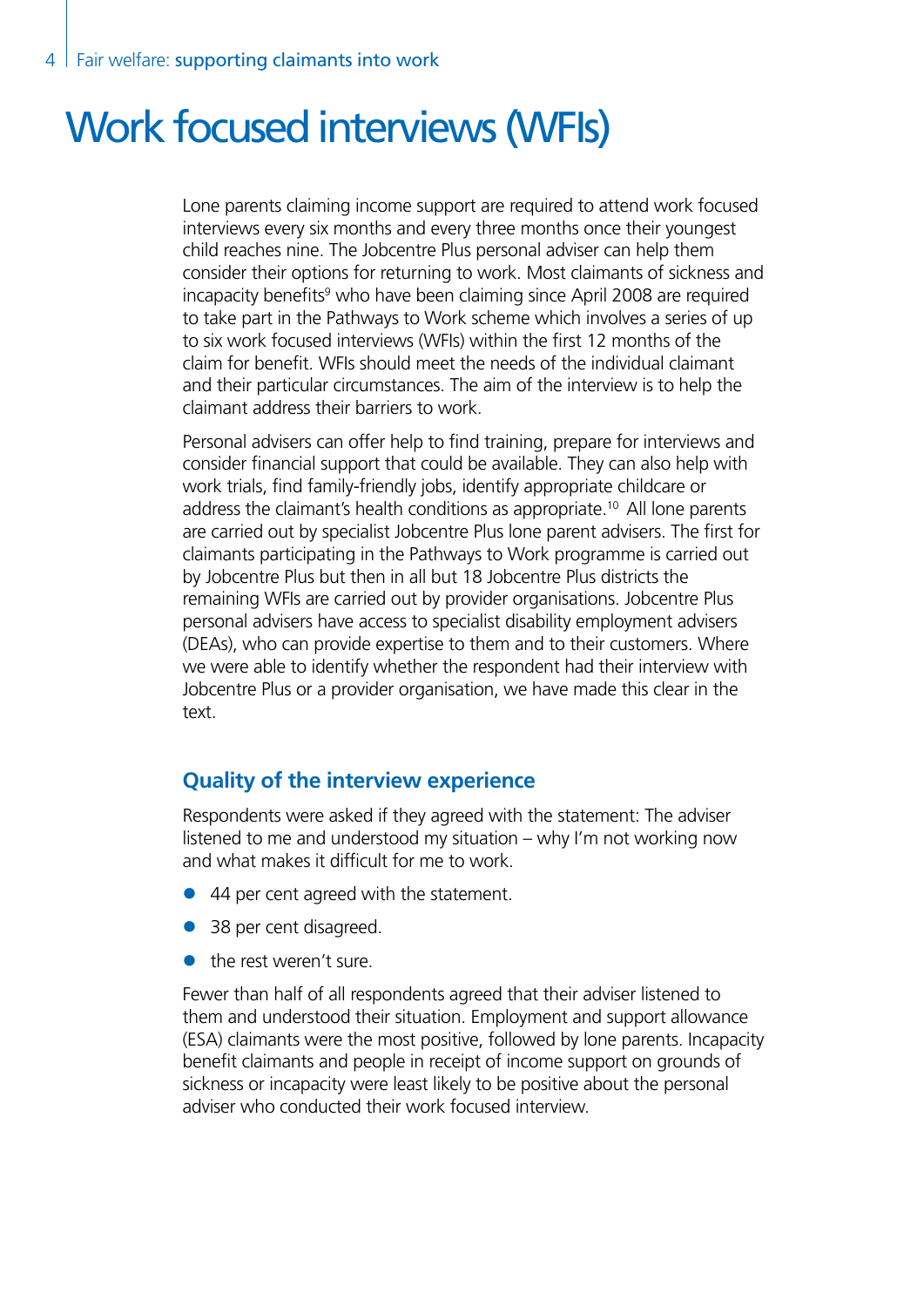"I'd been made to feel by Jobcentre Plus letters and someone at the contact centre that I didn't want to work rather than I was too ill and unable to. The lady I saw was really nice and tried to reassure me that no one would force me to work and not to get upset about things that had been said. I have ME and injuries (suffer from anxiety), have been signed off sick by my doctor and just lost my job through ill health." ESA claimant

"In the last six months I have dealt with three different lone parent advisers – each have promised they could help me, then have left or moved to a different department without letting the new lone parent adviser know my situation, which has led to having to go through the same information over and over again." Female lone parent of one, aged 18-24, had been claiming IS for more than two years

"Focus was straight into looking at available vacancies. The personal circumstances of my family were not listened to and I found the staff member to be rude and focused on following a pre arranged script rather than listen to my queries or questions." Male lone parent of two, aged 25-49, had been claiming IS for between one and two years

Respondents who felt that their personal adviser listened to them and understood their situation were less likely to find the interview stressful. Forty per cent of respondents who felt their adviser listened to and understood them agreed with the statement 'the interview was stressful', compared with 63 per cent of respondents who did not feel that their adviser listened and understood them.

Lone parents were less likely to report that they found their interview stressful than incapacity benefit claimants. Respondents from both of these groups who found the interview stressful referred to being pressurised to look for work before they felt they were ready. They tended to feel that the personal adviser did not understand their medical condition or their child's needs.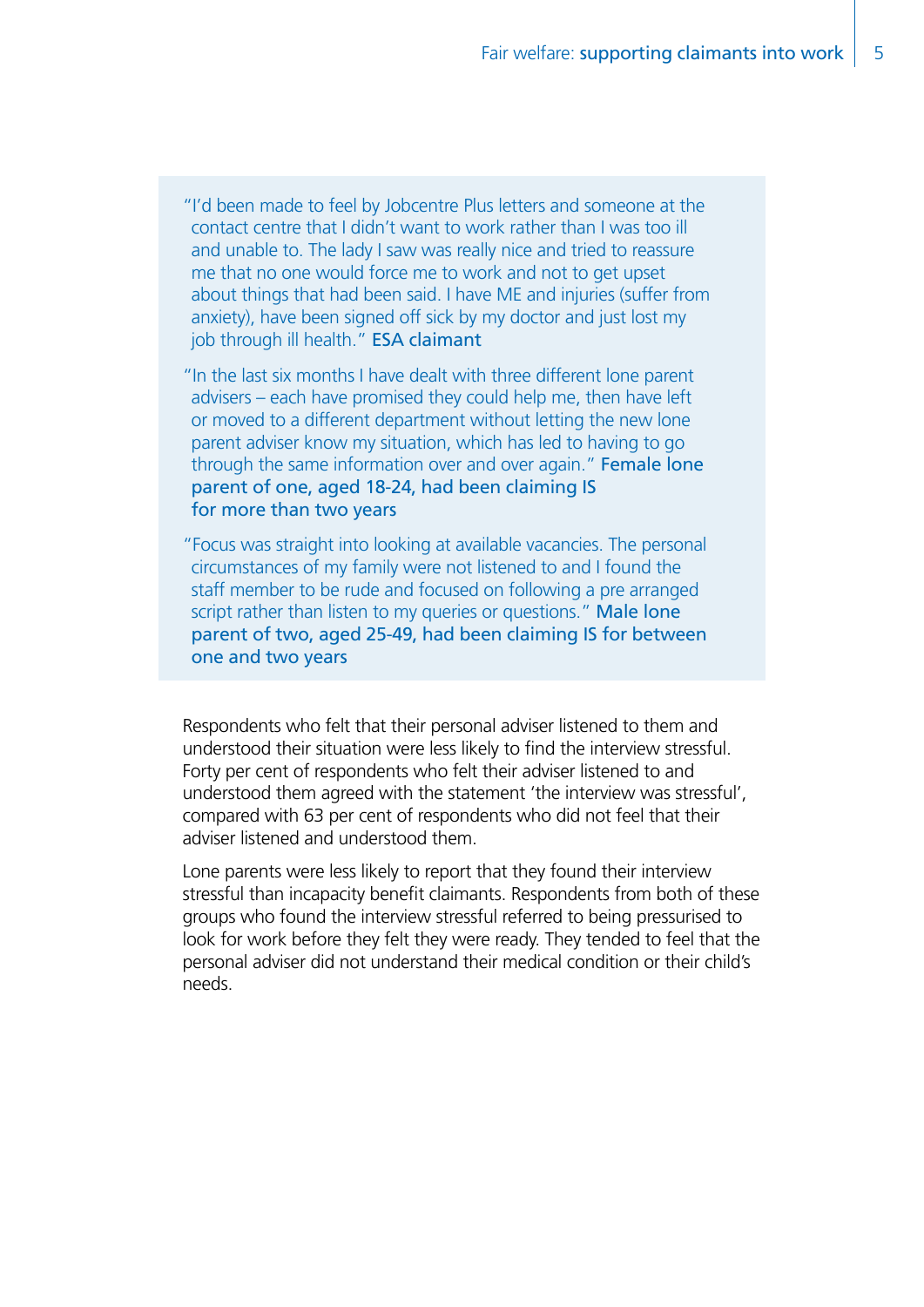"I found the entire experience with the jobcentre extremely hard, provoking anxiety bouts whereby I had to seek medical help." Male aged 43, by postcard

"I have severe panic attacks which is why I can't work, but they made me come in and sit where I couldn't see the door for way too long." Female aged 25-49, claiming ESA

Current Jobcentre Plus guidance advises that advisers will offer the use of a private interview room for discussions of a personal nature where it is deemed appropriate or requested by the claimant. Responses suggested that claimants who could have benefited from a private interview, did not get one. Many respondents described difficulties in talking about their situation and the ways in which their health condition or disability might affect their ability to work, because they were worried that other people in the office could hear them. If the claimant does not feel able to talk about the limitations on the sort of work they could undertake, this is clearly likely to affect the usefulness of the interview. The personal adviser will not be able to suggest possible ways to overcome problems if they do not know what the problems are.

"The interview ended when I was crying and had got all upset in an open plan office in a small community where people know each other, at least by sight. I was left wrecked and dreading the next appointment… I just agreed to [a plan] and signed while badly upset." Female aged 25-49, had been claiming IS for more than two years, her WFI was with Jobcentre Plus

"Not private, everyone can hear what is being said, therefore there is no confidentiality. I found there were people I know working at the Jobcentre, I feel my health issues may have been discussed/disclosed as they were entered on the computer. Also, the interviewer spoke in a very loud voice asking very personal questions regarding my health issues." Female aged 39, by postcard

Comments from lone parents who were about to or had just started to claim JSA, rather than income support, were not very positive, with claimants saying they felt extra pressure rather than extra support.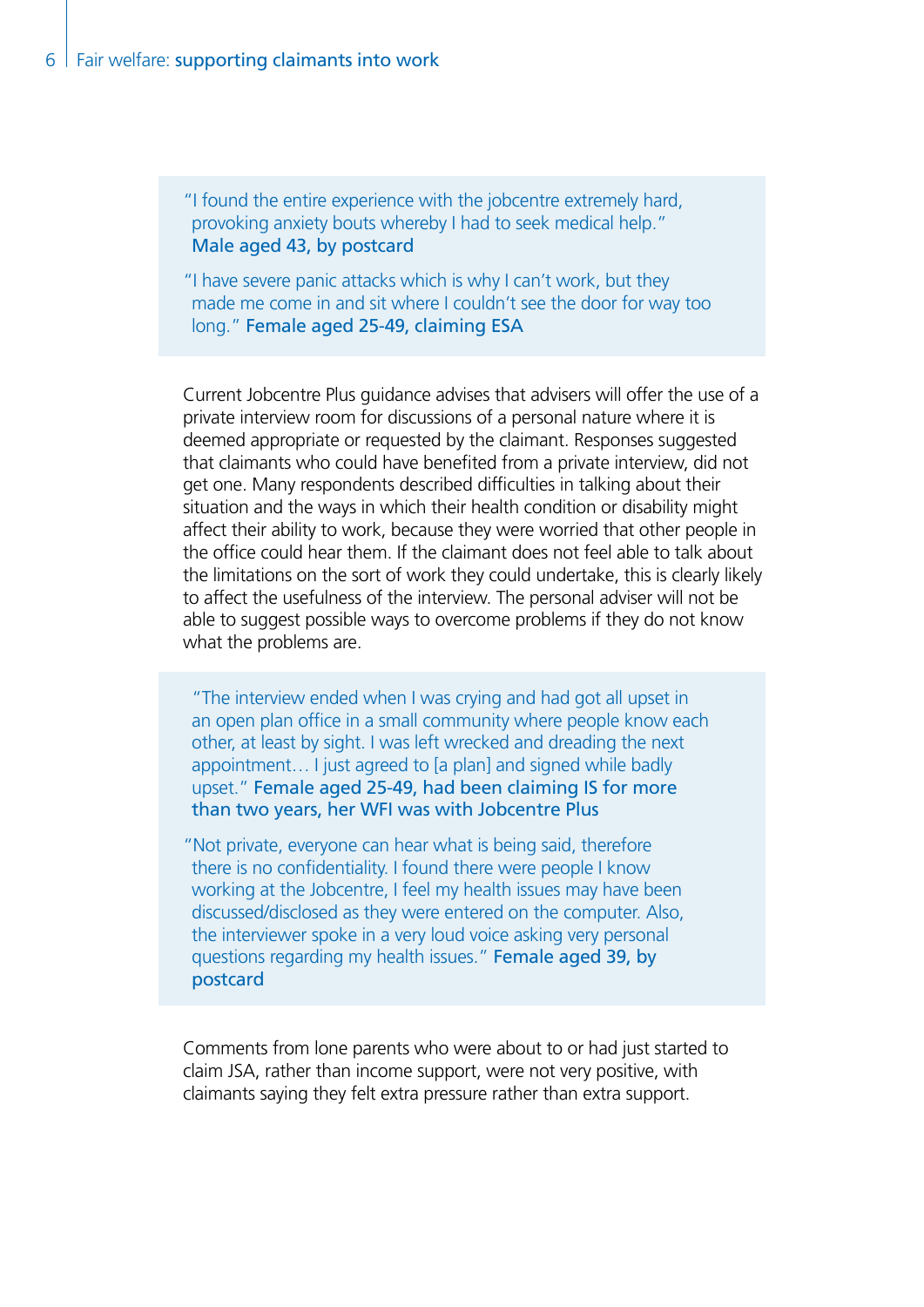"I have to go back to work according to a new law, but for me on my own to go back to work makes me worse off because of childcare. Also I have no qualifications and everything I would like to do I can't. I don't think I'm a stupid person but was made to feel I was by the lady giving the interview. [She] said about a job stacking shelves – I want a job where I can learn and earn more…" Female lone parent of two, aged 25-49, had been claiming IS for over two years

"I was informed that because my child will be seven next year, then I must return to work. I found this upsetting as I have no family available to help out if my child is sick. I feel that this is too young an age." Female lone parent of one, aged 25-49, claiming IS

"I hadn't worked for many years because of bringing up four children so I started doing voluntary work and training to help me get the skills and confidence to get back to work. At the end of October 2009 I was changed to jobseeker's allowance. The first few weeks of signing on I had a lady who was very nice and helpful. The next weeks of signing on I have seen different people who are almost accusing... I now have feelings of panic the night before I have to sign on and feel like crying. All confidence I have gained over the last couple of years has been stripped away and I am now scared of people and am afraid I will panic at any job interview." Female lone parent of two, aged 50, by postcard

Believing that their personal adviser understood them did not necessarily mean that claimants found the interview useful. Almost a third of respondents who were positive about their adviser, didn't feel that the interview was of any use to them in moving towards suitable work or training.

## **Usefulness of the interview**

Respondents were asked if they agreed with the statement: 'The interview was useful. It gave me some ideas about returning to work or training when I'm able to.'

- Only a quarter of claimants felt that their work focused interview was useful.
- 55 per cent did not feel that their interview had been useful.
- $\bullet$  19 per cent said they were not sure whether their interview had been useful.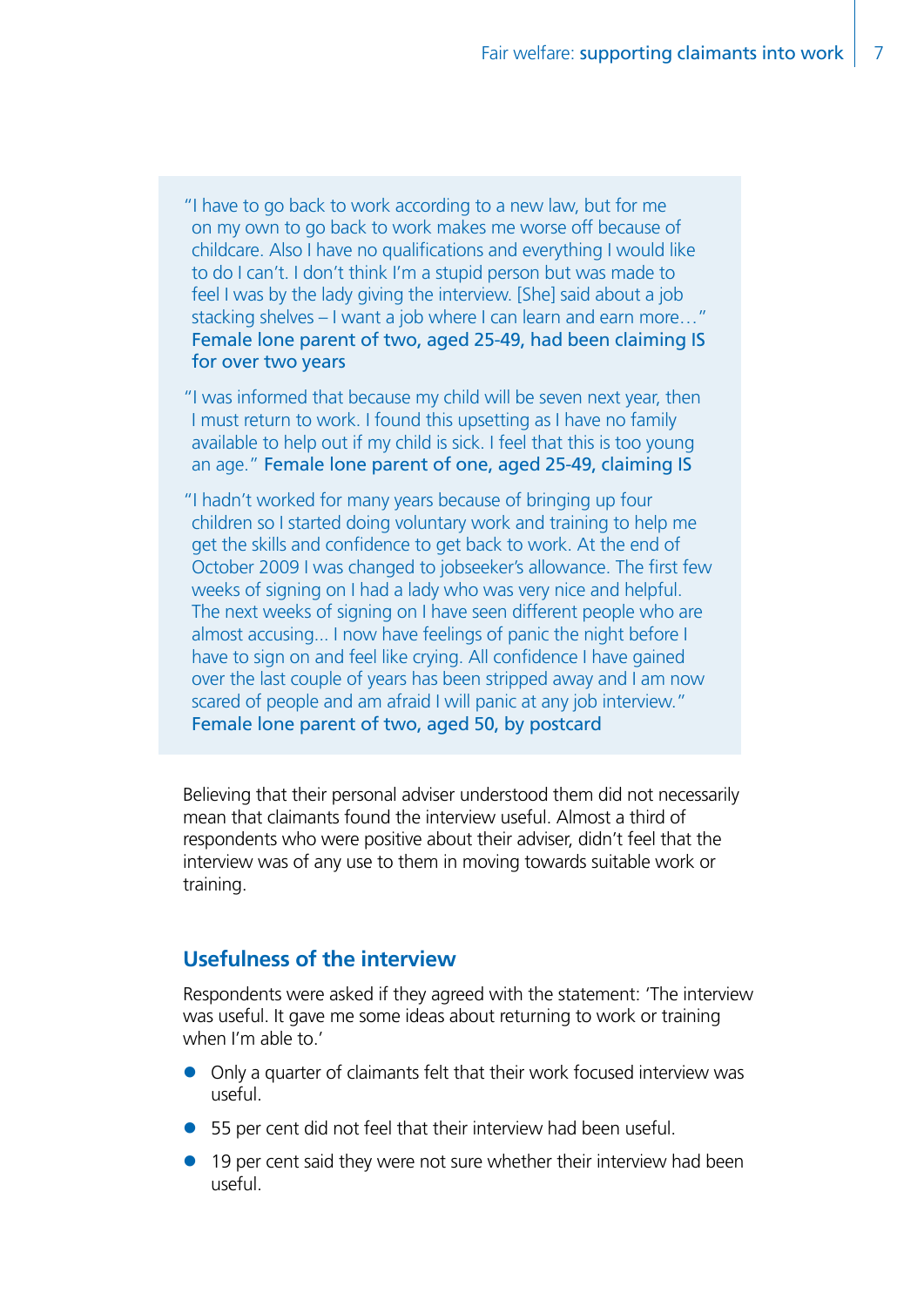Lone parents, as a group, were most likely to have reported that their interview was useful, whilst claimants receiving incapacity benefits were least likely to find them useful. Factors that seemed to influence whether the interview was seen as useful are discussed below.

#### **Financial help and support**

Positive comments about the interview highlighted the value of information about the financial impact of returning to work. Lone parents who found the interview useful were more likely to have reported that they had received a better-off calculation and that they had found it useful.

"I have had three back-to-work interviews and found them very informative. I felt encouraged to go back to work and they offer good incentives." Female lone parent of two aged 25-49, had been on IS for between one and two years

"They told me what training I could do and also worked out a backto-work form to show me how better off I'll be [in work]." Female lone parent aged 50-59, had been claiming IS for between one and two years

#### **Personalisation**

A number of respondents referred to the feeling that the interview was conducted as a 'tick box' exercise – that the personal adviser was working to a prescribed set of questions and not taking into account the actual circumstances or support needs of the individual.

"The focus was on ticking the boxes that my adviser had to complete, not on my experience, training or needs." Female aged 25-49, had been claiming ESA for between three and six months

"… the interviewer was not interested in my limitations or diagnosis, but was basically there to go through a screen of jobs and for me to give reasons why I couldn't do any of them." By postcard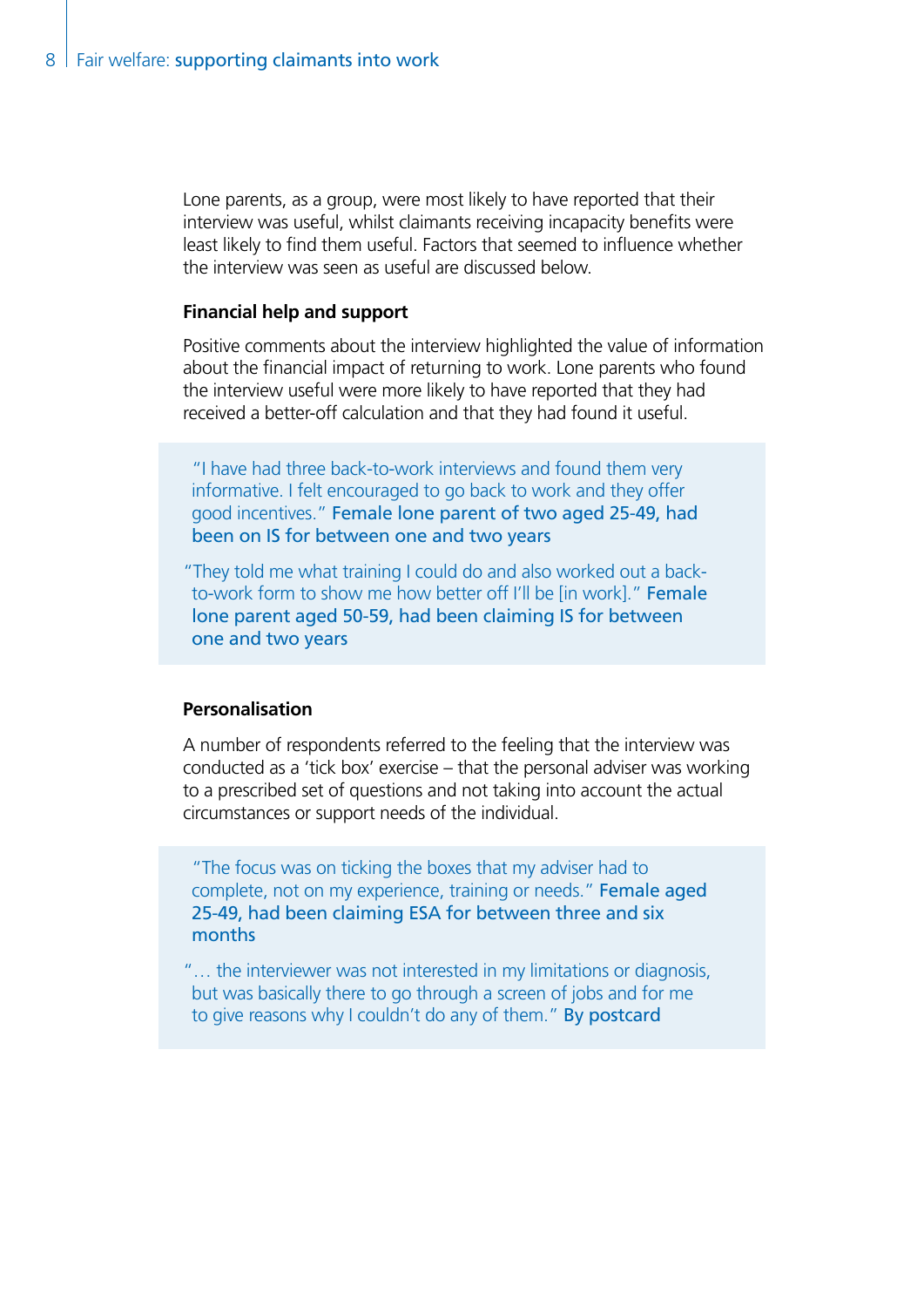"I asked about going to college after 15 years since leaving school. No one in the office could help me. They shipped me from one person to the next asking me where I had looked for work and not listening to my responses. I am still none the wiser as to how to get started. All they were interested in was ticking boxes." Male aged 25-49, had been claiming ESA for less than three months

Other claimants who were looking for specific advice reported disappointment that the interview had not met their expectations.

"I went to the WFI thinking that the time has come to be taken seriously as the invitation states that it is an opportunity to talk about 'How we can help you in getting back to work, etc.' I was not given a chance to be self-expressive or given options as to how my life should go… I'm afraid it was a big disappointment…" Female aged 57, by postcard

"The interviewer was not helpful. I was looking for advice about retraining and starting college. They never referred me to anyone, nor did they help." Male aged 25-49, had been claiming ESA for less than three months

#### **Expertise of personal advisers**

Respondents strongly indicated that they felt the lack of expertise of their personal adviser limited their ability to provide the right support. This had a significant impact on respondents at all stages in the process, from their initial interview to the jobs suggested they apply for, and the advice they received on training.

#### **Lack of understanding of the Disability Discrimination Act**

It is important that during the initial interview, the adviser gets an understanding of what would be a reasonable adaptation to accommodate the claimants' illness/disability. This is key in ensuring that the adviser can give accurate and informed advice about the sort of adaptations the claimant could expect from employers. Knowledge and understanding of the Disability Discrimination Act (DDA) and expertise in how it applies in practice to employers is an absolutely essential requirement to anyone claiming to give 'expert' advice to sick and disabled people trying to find work. Comments from respondents suggested that not all advisers were adequately aware of the Department for Work and Pensions' (DWP) own obligations under the DDA. It is therefore unlikely that they would be in a position to give useful advice when unaware even of their own obligations.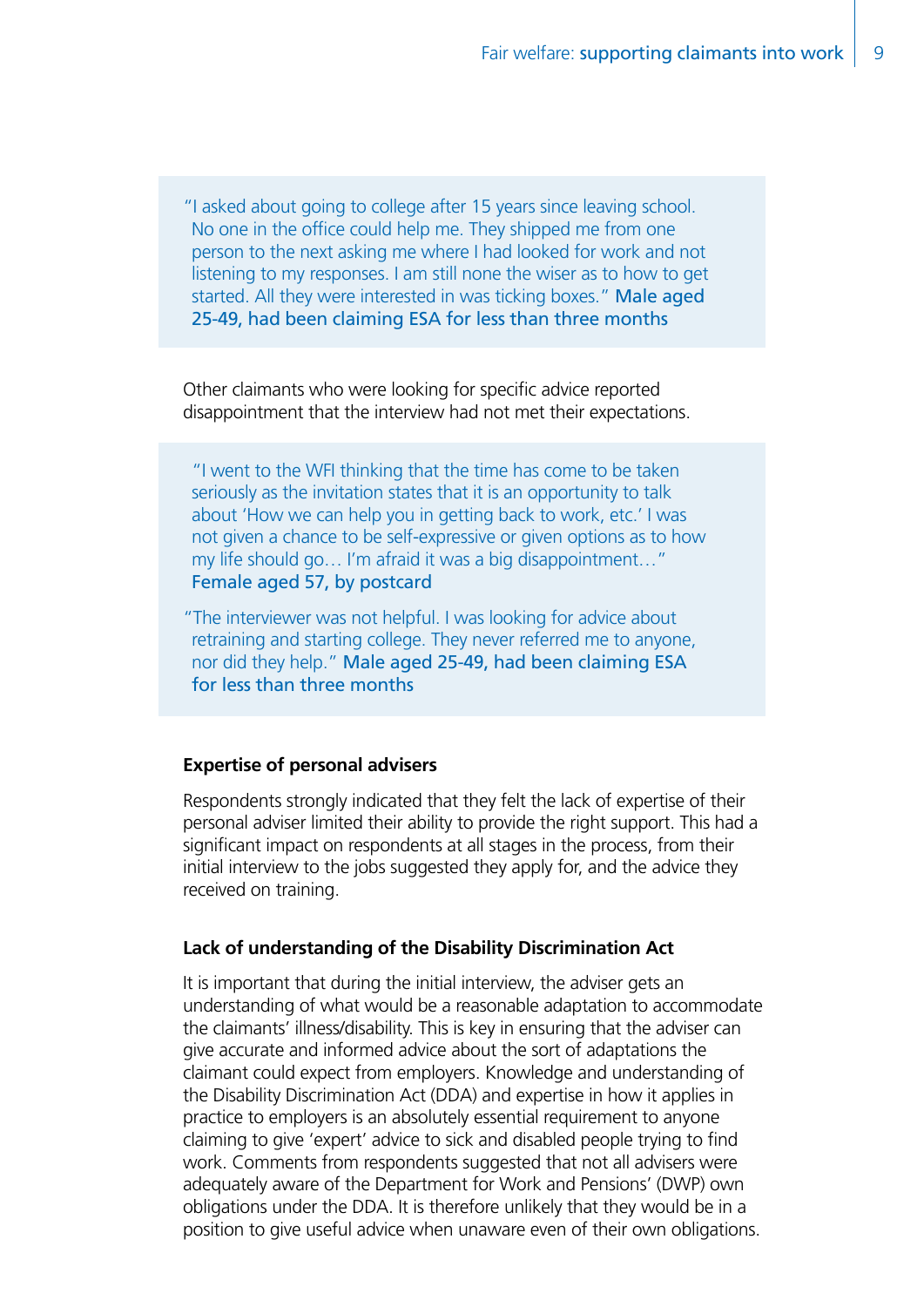"I am deaf …. I was speaking to a Disability Adviser but he was completely clueless about hearing loss and was unable to assist me or to offer help at all. He was aware that I could not hear him but continued to conduct the interview. I left feeling even more depressed than I already am. …What a pointless waste of taxpayers' money." Male aged 25-49, had been claiming IB for between one and two years, his WFI was with Jobcentre Plus

"[the adviser] kept addressing her questions about me to the person who had accompanied me to the interview… my friend eventually told her she should be addressing all the questions to me… I asked… if she had altered the size of the font in the copy she was doing for me so that I would be able to read it. …she hadn't despite my vision problems having been discussed during the interview." Female aged 25-49, had been claiming ESA for between six months and a year

"I am suffering from a traumatic brain injury, she had no idea of the effects of this injury. My mum is filling this in as I am unable to converse or relate to people. The adviser has not been trained to deal with this – it is frightening attending this." Respondent aged 25-49, had been claiming ESA for between six months and a year

"I have a condition which means that I cannot go out in the sun. I was forced to go to an interview during the heat wave which meant I broke out in boils and blisters. It was extremely painful." Female aged 25-49, claiming IB

Jobcentre Plus policy is for all their personal advisers and other customer facing staff to receive disability awareness training. Training focuses on health in relation to working and specific approaches to overcoming challenges faced by customers. However many of our survey respondents felt that the interviewer was unable to offer useful advice because he or she lacked specialised knowledge or understanding of their illness.

"I went to the interview hoping to get a direction, what I could and couldn't do given my illness. I got nothing out of it. The interviewer had not come across my problem before (I have no voice) and she said she was at a loss..." Female aged 57, by postcard

"The interviewer did not seem to understand my difficulty in attending without support… I suffer from bipolar – at times it is hard getting out of bed." Female aged 18-24, had been claiming ESA for six months to a year, she had her WFI with the Shaw Trust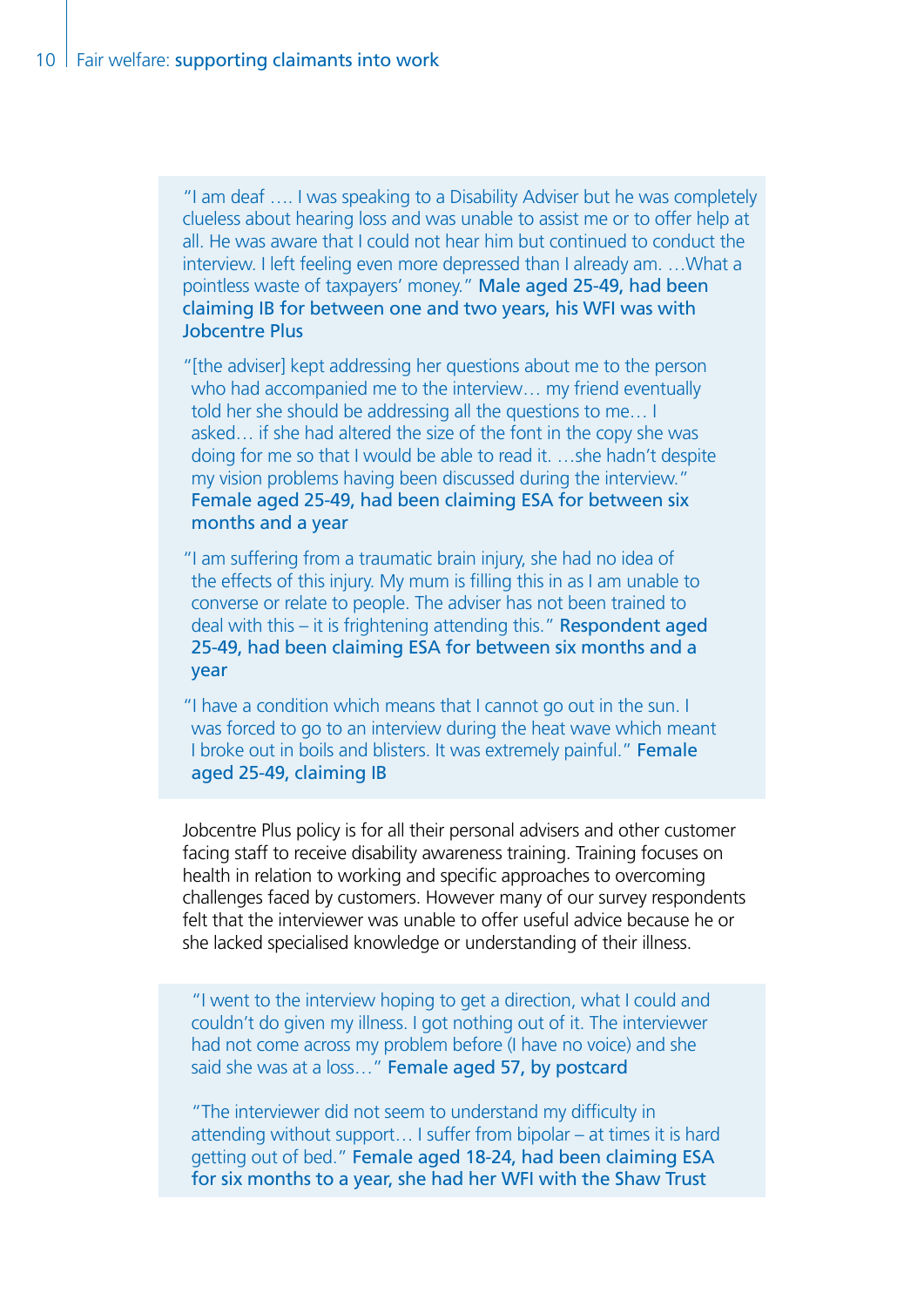#### **Condition Management Programme**

The Condition Management Programme is available to ESA claimants, as appropriate, as part of the Pathways to Work programme. The aim of the programme is to provide personal support for claimants on how to manage their condition and to improve their functional ability, using the principles of cognitive behavioural therapy. Healthcare professionals deliver the programme and tailor it to meet the individual's needs. In our survey, everyone who mentioned the Condition Management Programme was positive about it, but the survey also indicated that the programme might have benefitted others who had not been offered it. It is difficult to assess how many people were not offered these courses when they should have been, as claimants are unlikely to know what might have been available to them.

"Training is not what I need but counselling and support to get me to a level of health where I can consider going back to some sort of work." Female aged 25-49, had been claiming ESA for between six months and a year

"She didn't tell me about the condition management programme, I ended up complaining and got a new adviser who is better, but I never got offered any of the back-to-work services they say is on offer… organisations don't offer what it says on their leaflets." Female aged 25-49 with one dependent child, had been claiming ESA for between six months and a year

#### **Access to Work Scheme**

Access to Work can help people whose health or disability affects the way they could do a job. It gives the individual and their employer advice and support with extra costs which may arise because of the employee's needs. It is important that advisers are familiar with what this scheme can offer to claimants with disabilities. It was surprising that this scheme was only mentioned by one respondent. As with the condition management programme it is difficult to assess how many people who might have benefitted from it, were not offered it.

"[I wish someone had helped me with] accessible needs, the appropriate training, self confidence, development, ongoing support needs, reasonable adjustments, Access to Work and work based career training, etc." Male aged 24-49, claiming IB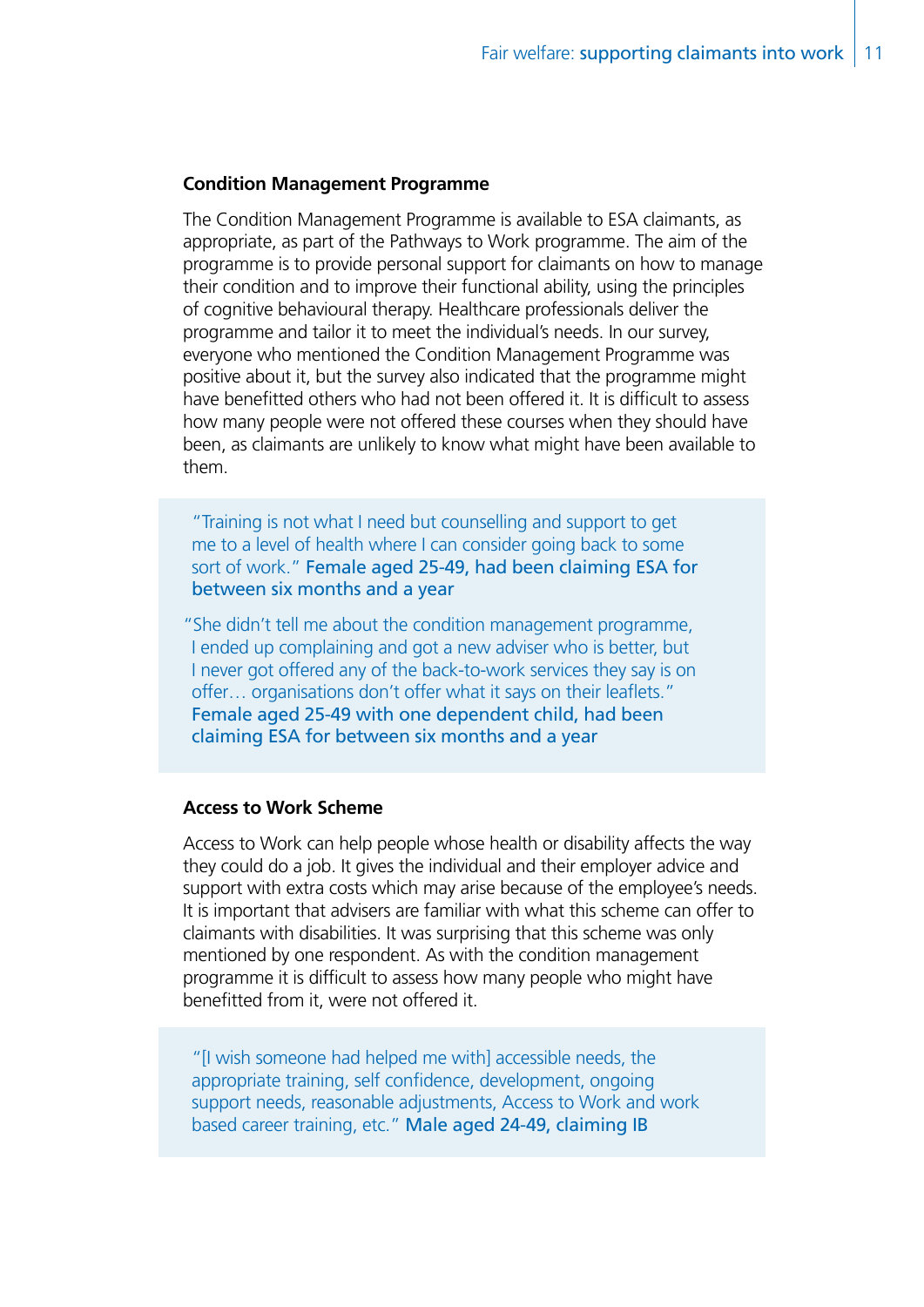# Help with training and support

Different levels of support are available to different benefit claimants depending on why they are receiving benefits, and  $-$  in the case of JSA  $$ their age and how long they have been claiming. All claimants were asked whether they felt they needed help and what information and support they had been offered.

More than half of respondents (55 per cent) disagreed with the statement 'I haven't needed support to find a job or get training', therefore expressing that they needed help. JSA respondents were most likely to report that they needed support (58 per cent) followed by IB claimants (55 per cent) and then lone parents (38 per cent).

Of all the respondents that said they needed help, 16 per cent said that they had 'been given information about training that will be helpful in getting a job' and 17 per cent said that they had been given help with job searching.

Only 13 per cent of JSA respondents who said they needed help, believed they had been 'given information about training that will be helpful in getting a job'. The response to this question varied very little between respondents who had been claiming less than six months and those who had been claiming more than six months – a point at which more support generally becomes available. However, there were more comments that specifically referred to lack of support, from newer claimants.

When asked what one thing would help them get back to work, 17 per cent said that training would have helped them. JSA claimants were much more likely than other groups to say that training would have helped them most.

Positive comments about training and support included:

"I was made redundant after only four months due to the company going into administration and have been claiming JSA for six months. I have recently had a six month review meeting which was very positive and I am going on a Sage course which is a new path for me as I have always done secretarial work. I am now going to be caring for my mother and thought perhaps accounts was something I could do from home." Female aged 51, by postcard

"I have been unemployed for one year and two months this time and last employment lasted three months, my last full time post was for 10 months in 2005. I have been to TNG for a back to work course and found this tremendously helpful: with a professional coach and then back-up help with a job adviser from the same company." Female aged 59, by postcard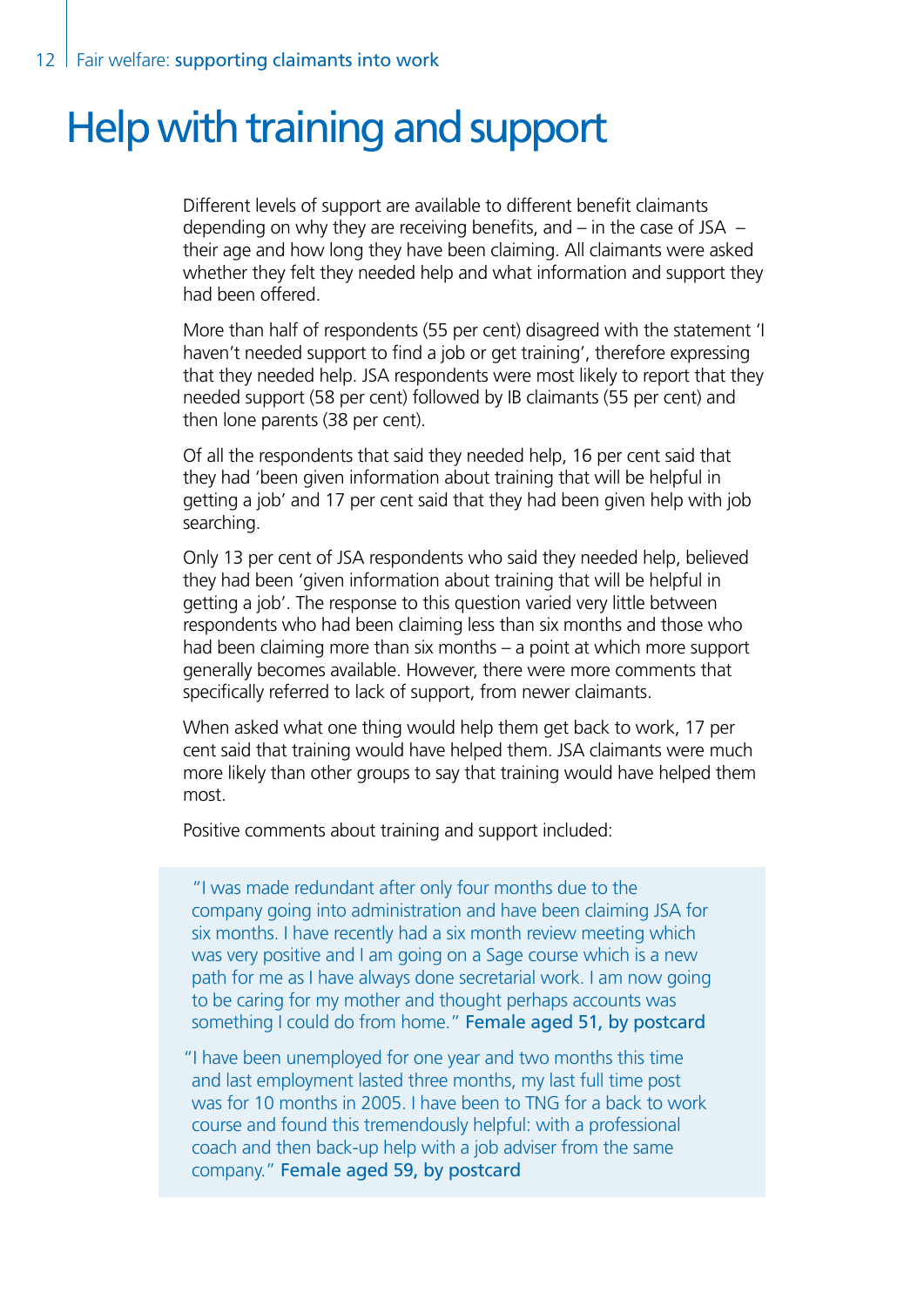"I attended a seminar with the East London Small Business Centre, organised via Jobcentre Plus, which was quite helpful if you're thinking about taking the plunge and becoming self-employed." Female aged 25-49, had been claiming JSA for between three and six months

"I was informed about an Access course at the local college which I passed and now I have gone on to Uni." Female lone parent of one, aged 25-49, had been claiming IS for between six months and a year

However, many respondents reported that they had not received support.

"I have been given no information about the possibility of training, retraining or grants, etc to help me get back into employment. Just an agreement for me to sign stating that I will actively look for work." Male aged 25-49, had been claiming JSA for less than three months

"I was told that I could use the computers at Jobcentre Plus to search for jobs but that was about it." Female aged 25-49, with two dependent children, had been claiming JSA for less than three months

The value of the support and training offered depended largely on the degree to which it was personalised and tailored to the needs of the individual, whether it was related to skills and qualifications, work experience, childcare needs or disability.

"I have a visual impairment and as a result also get disability living allowance (DLA)… I was referred by a DEA to a specialist blind college. [They] helped me out and put me in contact with Action for Blind People who have helped me loads. I recently got put onto Flexible New Deal with A4E. They are incompetent, they sent me for a teaching job knowing full well I don't have a teaching qualification." Male aged 25-49, had been claiming JSA for between one and two years

"I was referred to Reed Agency as I have been on benefit for quite some time now. The person allocated to work with me did not even bother to find out whether I have got any qualifications at all." Female aged 25-49, had been claiming JSA for between one and two years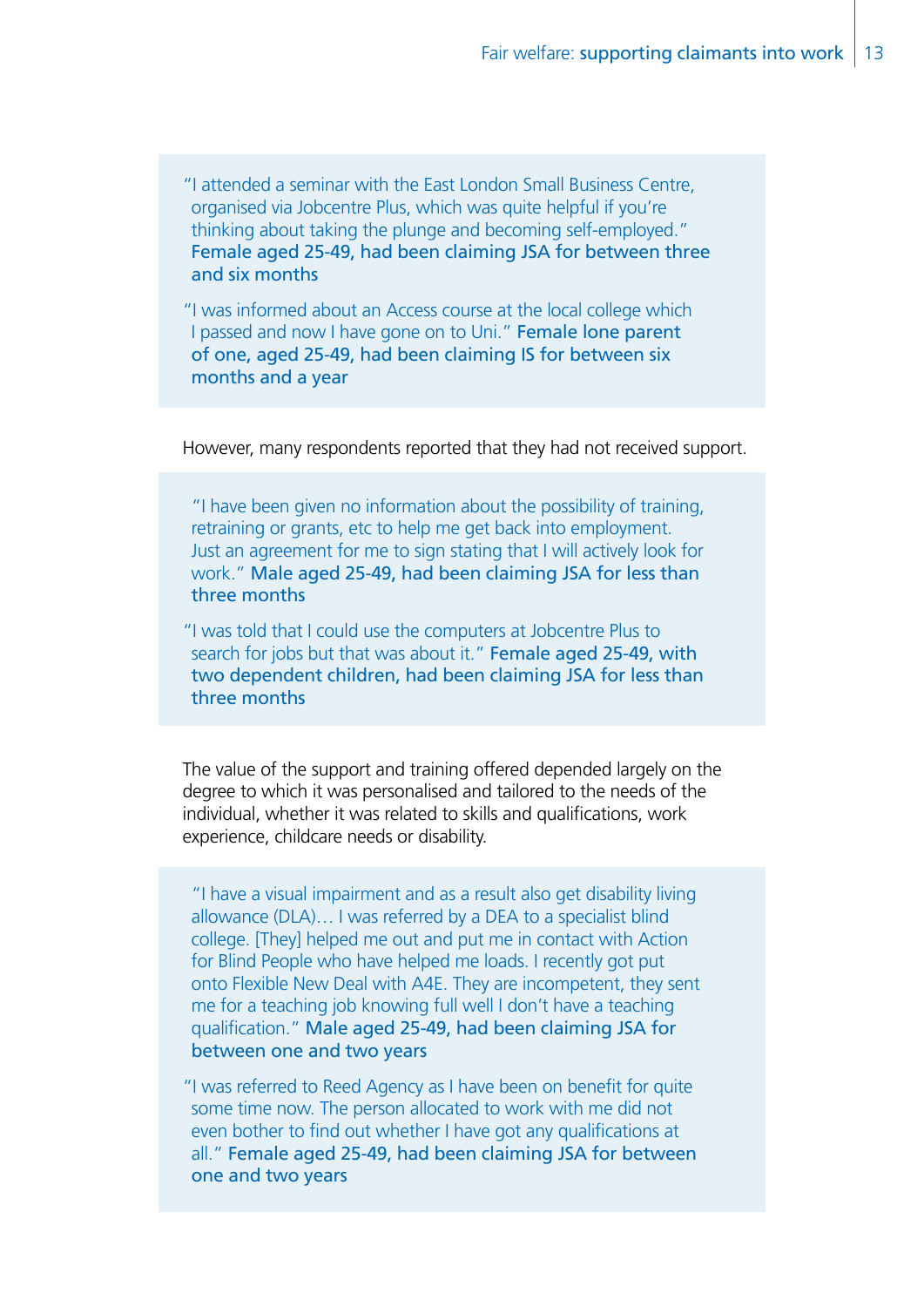## **Key issues around help and support available**

Responses about training and support raised by respondents fell into three main categories:

- CVs and 'jobsearch' sessions.
- $\bullet$  The lack of careers advice, help to retrain and low expectations of the types of jobs they were expected to look for.
- $\bullet$  The fact that only very basic courses were available and funded.

#### **Help with CVs and 'jobsearch' sessions**

The most common responses were about help and support with writing CVs or with job-searching skills. Respondents had been given leaflets on how to write a CV and attended CV writing workshops. Some respondents specifically mentioned that they had attended sessions geared towards professionals and executives, introduced as part of the Government's recession recovery package.

Some respondents stressed that increased personalisation in the provision of help with CVs would have been valuable. Some felt they had to attend for an unnecessary length of time and others that their session was too brief. Though in most cases respondents found the help offered to be of some value, a number suggested that shorter one-to-one sessions more tailored to each individual would have been more useful.

"I was offered the service of help with a CV from the job centre. I was then just given a booklet with a template of CVs and told to use it at home – not exactly worth an appointment! The adviser was more interested in getting me to fill in a form to give feedback on what they had done for me – surely just a box-ticking exercise for the government?" Female aged 25-49, with one dependent child, had been claiming JSA for less than three months

"A full CV workshop would be useful. I was given some booklets and forms which were designed to help with CV writing, but I think a one-to-one workshop would be much better." Respondent who had been claiming JSA for less than three months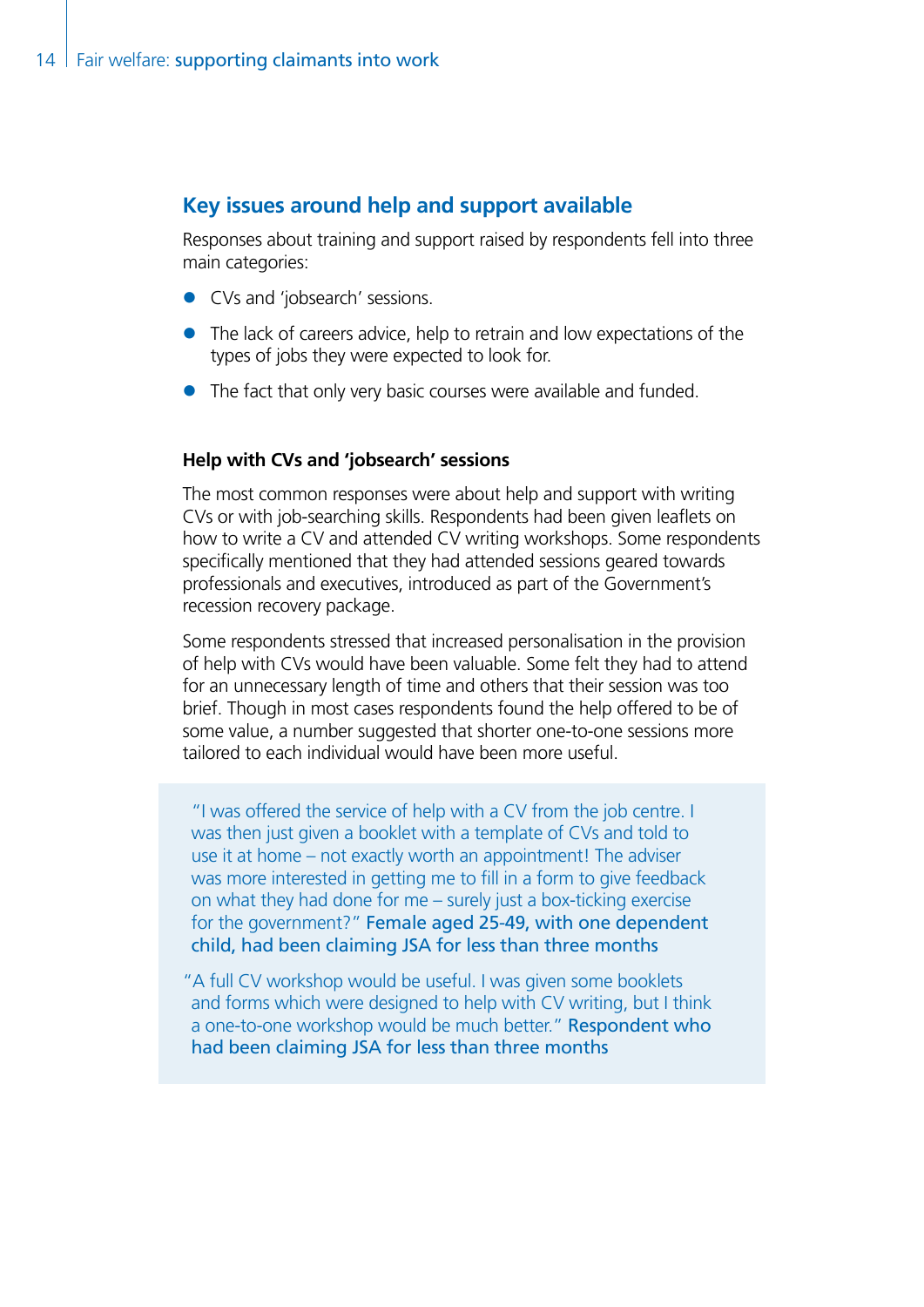"A CV writing workshop – three hours, some useful tips but it was quite generic and 10 people in the room. They were two women taking the workshop with lots of knowledge but I think it would have been more useful to have 30 mins one on one with one of them - in that time we could have rewritten my CV and she could have given me some personal tips useful to me. The back-to-work session is again very generic." Female aged 25-49, had been claiming JSA for less than three months

"I was offered a course, which took all day, which spent time showing you how to search for jobs online and in the press, and help to revamp your CV. When I got a copy of the agenda for the day, it seemed that everything that was being shown were things that I am already competent in, and that I told the adviser I was competent in. It felt like he was just sending me on the course to be seen to be doing something, rather than because it was of any noticeable benefit to me." Female, one dependent child, had been claiming JSA for less than three months

Some jobseeker's allowance respondents referred to the fact that they had only received help with their CVs after six months, which they felt was quite late.

"I was offered a CV review session which was useful even though I thought I didn't need it! Good to have a fresh pair of eyes. But what wasn't useful was that this was only offered, I think, after six months, which is too late. It should be sooner so people can use the advice earlier in their job search." Male aged 25-49, had been claiming JSA for six months

"After nine months I was eventually referred to Triangle Fusion – who would give me an appointment to review my CV/talk about interview techniques, etc. I am still waiting for the appointment." Female aged 25-49, had been claiming JSA for between six months and a year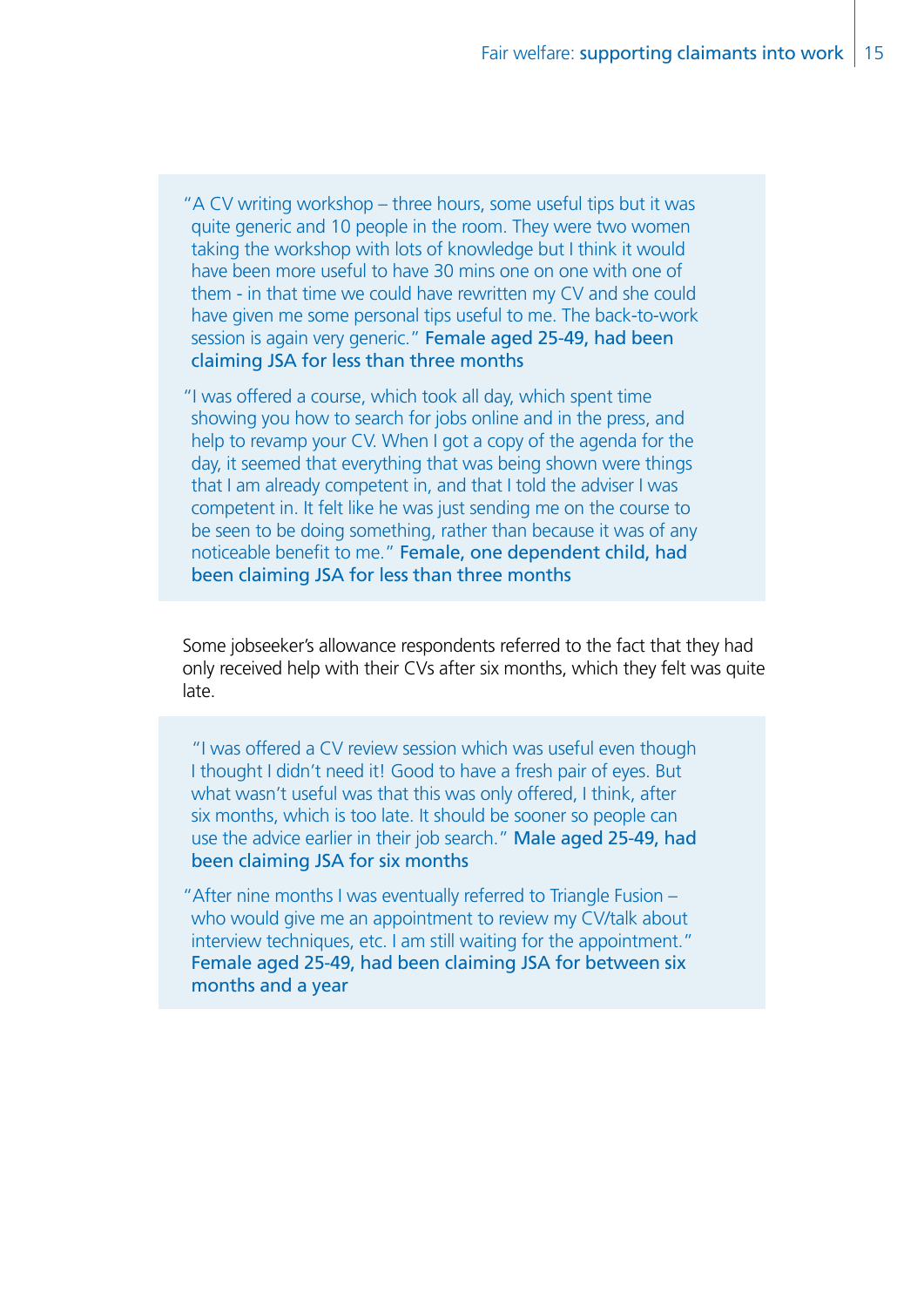#### **Careers advice / help to train or retrain / low expectations of job entry level**

The Jobcentre Plus 'Finding your way back to work' campaign highlights identifying skills and getting new ones in its top three tips for getting back to work. Jobcentre Plus advisers should signpost claimants to Careers Advice Services and where appropriate provide a direct referral to face-toface appointment for more in-depth skills assessments. In England referrals are to the Skills Funding Agency Next Step service and to similar services in Scotland and Wales.<sup>11</sup> However, respondents gave little mention of having received support from careers advisers or the Next Step programme. Instead they frequently referred to wanting support from careers advisers to help them train for a job that would provide a reasonable income, help them see what they could do with their skills or provide advice about how they could retrain to increase their job opportunities, particularly if their disability meant they were no longer able to do the job they had experience in.

"When I asked about training and for advice about changing career the advisor couldn't help me. The last adviser was very young and inexperienced, the one before that implied that I was too old to go back into education." By postcard

"I am on high rate DLA… I have been put on the Pathways to Work…I am being forced into looking for work, I am confined to a wheelchair in constant pain… I was a chef when I worked and obviously can't go back into this field, I haven't been offered any training in any other fields, it is madness." Female aged 25-49, had been claiming IB for more than two years

"I was hoping to find someone who would be understanding and try to help me to find strengths to build on (I have studied at degree level) but instead found someone who believed I 'should just get back to work even if that meant stacking shelves'. It is not that I am unwilling to stack shelves, far from it but I would have liked to see someone who was able to see I was hoping to move on and gain employment which would help my recovery not hinder it. I am not work shy but felt that the interviewer was judging me in this manner…" Female aged 25-49, had been claiming IB for more than two years

"Finding work I could realistically apply for – I can't go back to the type of work I had before, but have no idea what other types of work I can apply for. Careers advice would be nice too, for adults this seems to be uncommon, knowing what I could do to get a better job would be helpful." By postcard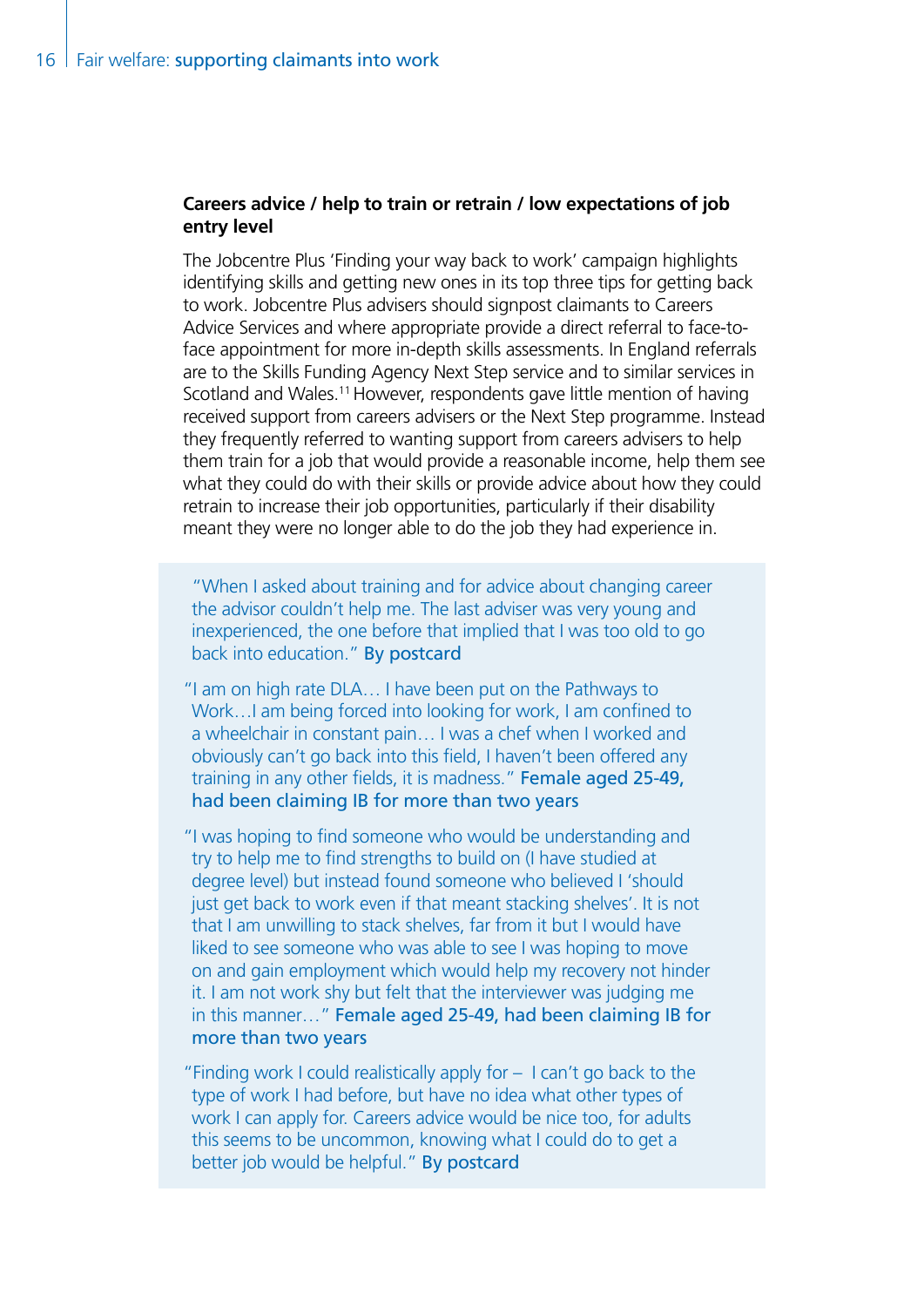Respondents with qualifications commonly felt that they had to lower their employment expectations, and those without qualifications felt that the emphasis was on accepting any job rather than on training that would equip them to achieve sustainable employment.

"I was told that having a law degree does not entitle me to choose a legal career. I was told in a very rude fashion that I should consider working on the check out at Asda." Female lone parent aged 49, by postcard

"I went to an interview with Jobcentre who basically told me that I would have to find my own childcare, that they couldn't help me and that I had to lower my expectation – I am a trained accountant and just need an update course. They showed me vacancies for account clerks and shop assistants." Female lone parent, aged 42, by postcard

In addition to low expectations of the type of jobs a respondent might be able to get, some responses from IB claimants who wanted to work indicated that they felt they were being told that that they wouldn't be able to find any employment.

"The officer seemed to be at a loss as to what to suggest to me. I had the impression she was simply going through the motions. She failed to be encouraging/positive in any way. I welcome a realistic approach but her attitude was one of disinterest." Female aged 50-59, had been claiming IB for more than two years

"I picked up the message from the interviewer that, at 55 years old, 'You don't really want to find a job do you?' …I had two of these interviews and both were conducted in similar fashion" Male aged 50-59, had been claiming IB for more than two years

#### **Only basic training courses offered – funding not available for re-training**

Many respondents found that only basic courses were on offer. While help with numeracy, literacy and basic computer skills are extremely important for some people, a personalised service would establish whether or not a particular client would benefit from such a course and ensure limited resources were not wasted.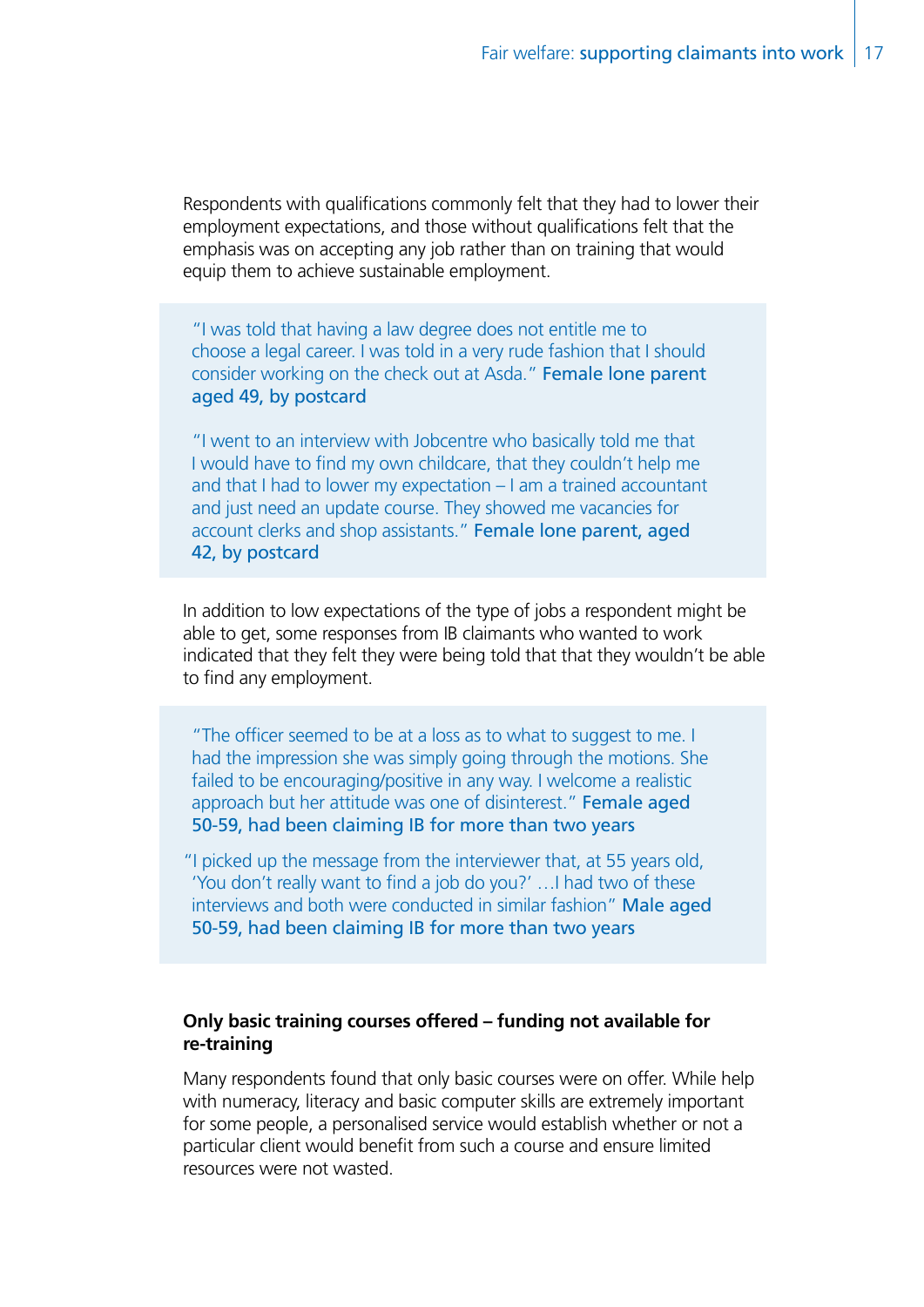"I was sent to a numeracy and literacy course – I have A-levels in Maths and English, ...the course tutors told me during their initial test I got full marks, higher than they'd ever had before, and sent me home. Currently taking part in New Deal, training given is nothing that a person with common sense wouldn't understand, and I am about to start a work trial – as I'll be working (for free) in this trial I will be unable to look for work or deal with debt issues as a result of unemployment." Female aged 25-49, had been claiming JSA for between one and two years

"I have been offered courses in Maths and English. I wanted to retrain to change my career but I'm not allowed. I can't carry on in my line of work either due to an injury." Male aged 25-49, claiming IB

"Nothing of any use has been offered. As a skilled IT professional they offered me a basic word processing course! when I asked about retraining / updating my other qualifications they said I was too qualified to receive any help. A total waste of time." Male aged 50-59, had been claiming JSA for between one and two years

"All the training offered was basic skills, which would not lead to a job nowadays. When I enquired about higher training such as a Sage qualification or higher computer qualification, I was told it wasn't available or to pay for it myself." Female lone parent of one, aged 25-49, had been claiming IS for less than three months

Claimants who specifically requested help with re-training were often told that funding was not available. Some people told us that they had tried to find training themselves to improve their job prospects, and were told that these courses would have to be self-funded. Some were also discouraged by advice that participating in a course could risk their entitlement to JSA on the grounds of reduced availability for work.

"Advice leaflets on the desk are all aimed at basic skills courses, and I don't require this. I mentioned going to evening classes to improve my qualifications (I have a degree, but not technical/ work-related qualifications) and was told I would have to pay for it myself." Female respondent, 25-49, no dependents, claiming JSA three to six months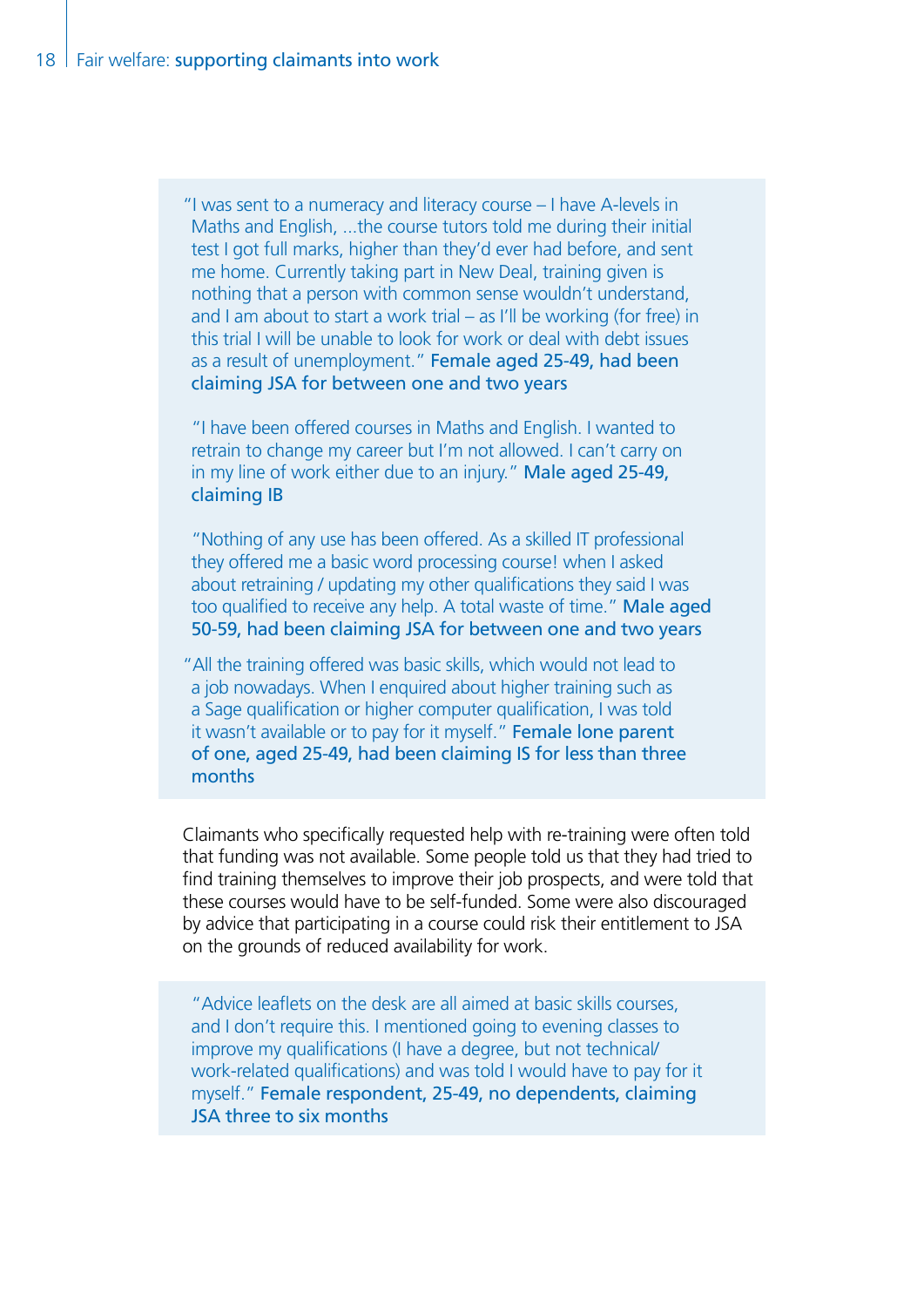"I recently enrolled with Pitman Training to do an Excel course. I was told that I would not be able to receive the JSA if I was unavailable for full time work. I explained that I understood this and that the course had flexible hours and I would be able to take a full time job whilst still doing the course. I had to fill out a form detailing what I had already explained, and also sign a written statement detailing once again what I had explained. I feel that as this course is going to improve my employment prospects, the Jobcentre Plus should have been more enthusiastic towards it and should not have made me feel that my benefit would be in trouble from doing it. The way it was dealt with could be improved greatly, and it should be acknowledged clearly that training courses are a desirable thing and not a problem." Female aged 18-24, had been claiming JSA for less than three months

Other comments suggest that funding was designed to last a number of weeks but was not sufficiently flexible to allow claimants to complete a whole course.

"Jobcentre Plus sent me to college for eight weeks, as they have for many others, telling me that if I decided not to participate in this scheme my jobseekers allowance would be stopped immediately… The problem was that all the courses available were two months worth of twelve month courses and of no value whatsoever. The college did give me a certificate in computing which is irrelevant as I only completed five weeks of the twelve month course. This makes me think these schemes are about numbers not people…" Male aged 25-49, had been claiming JSA for between one and two years.

"I have, through an adviser, been put on a course to help with my dyslexia but I was not able to finish it as the money has run out." Female aged 25-49, had been claiming IS for more than two years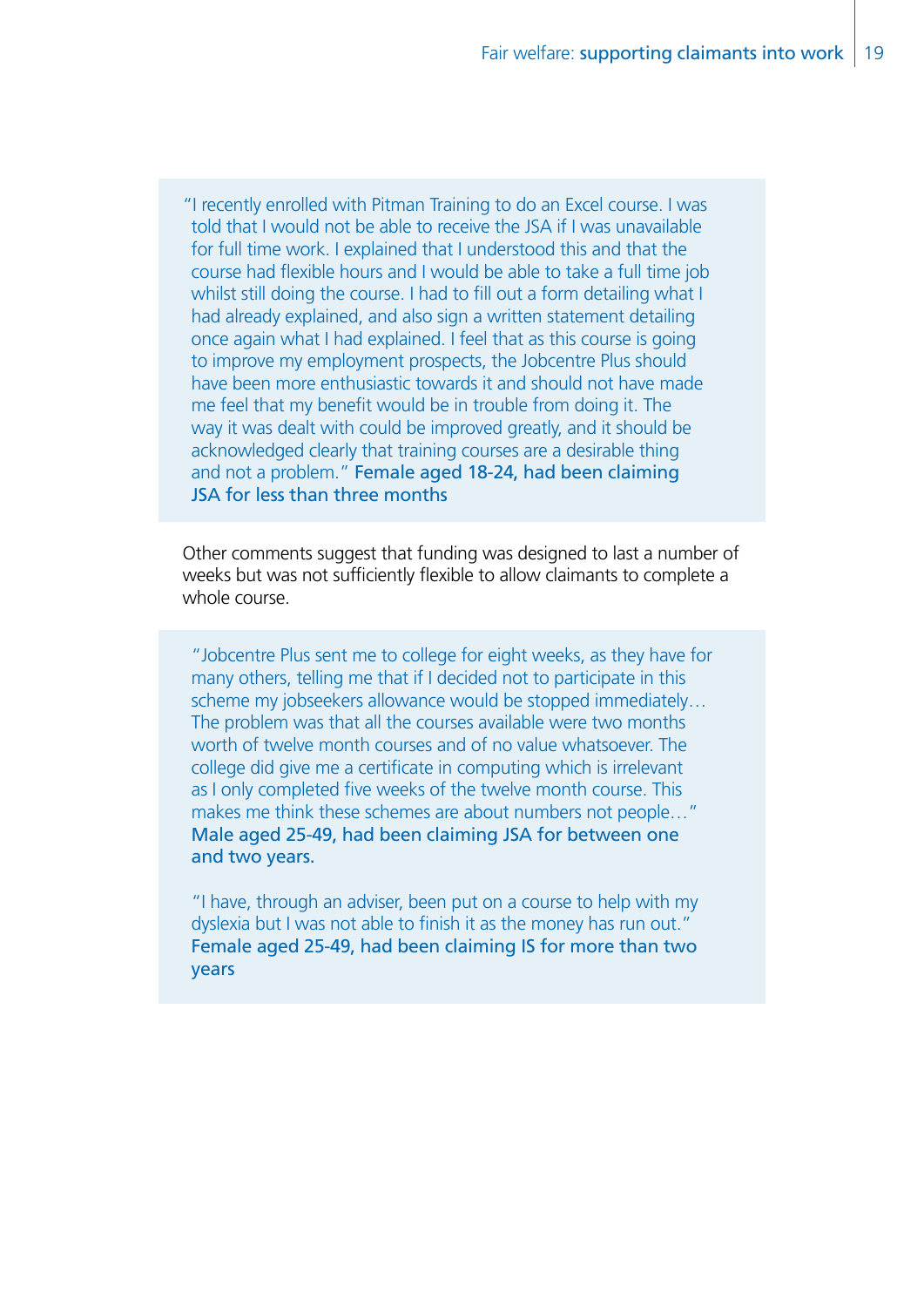# It would help me get back to work if:

Respondents were asked to name one thing that would most help them get back to work. The table below shows that the top two barriers to work were different for each claimant group.



- Responses from jobseeker's allowance respondents were most varied, but the top two issues were cited as being able to find work near to where they lived or if they were given training. A number simply referred to the recession and the basic need for more jobs.
- Responses from claimants of sickness and incapacity benefits were most likely to cite improved health as the one thing that would help them get back to work. A distant second was confidence about being about to get back on benefits easily if things didn't work out with their employment.
- $\bullet$  For lone parents, affordable childcare and working for an employer who was flexible to their needs as a parent would help them most.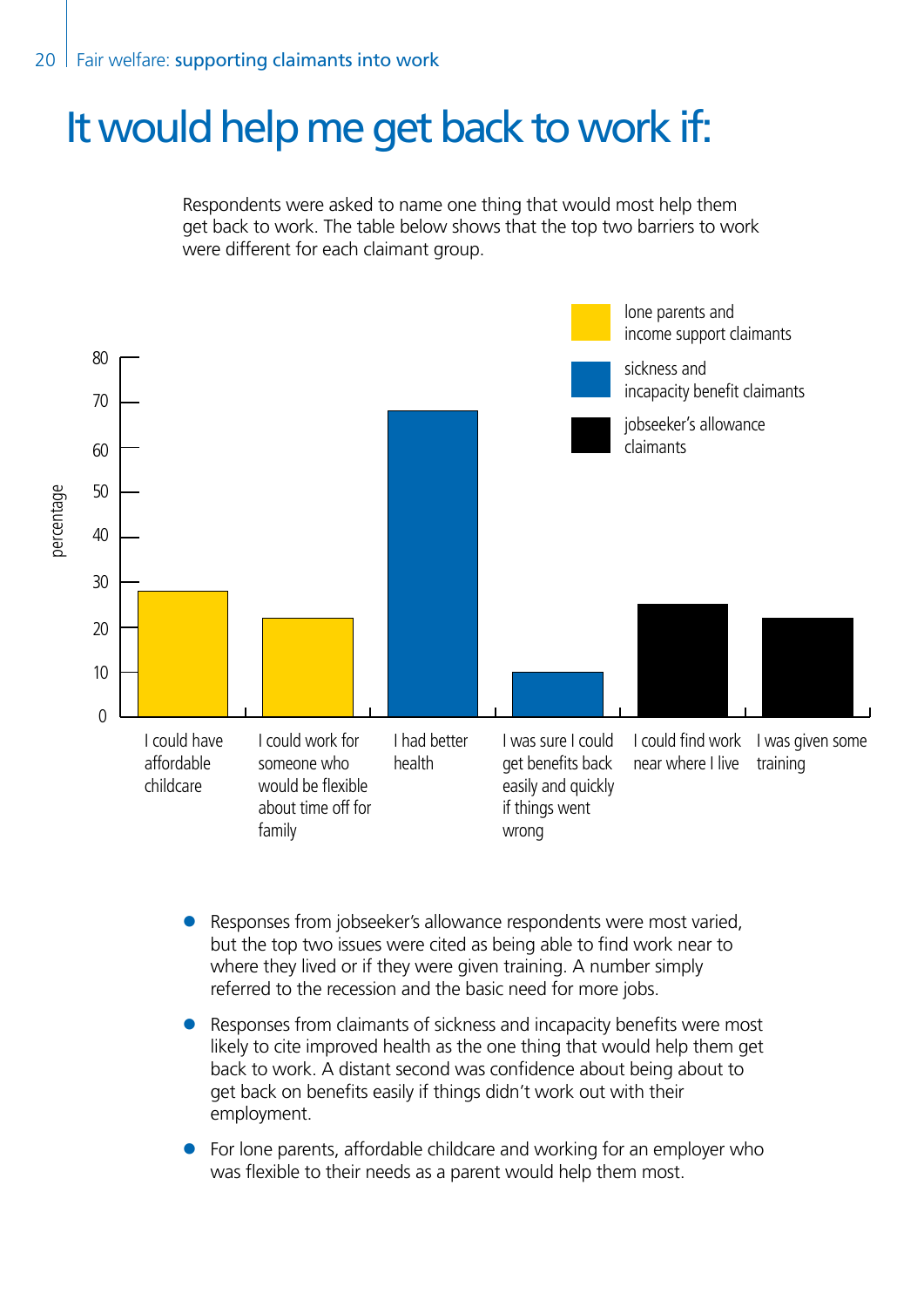# Conclusions and recommendations

The new coalition Government has committed to abolishing all current Jobcentre Plus Welfare to Work schemes and replacing them with a single work programme. It has also committed to providing help earlier in the claim process and not making people wait for a set period on benefits before they can access the intensive support provided by schemes such as the Flexible New Deal. The findings from this piece of work provide useful indications of what claimants of out-of-work benefits themselves think would help them, and can be summarised by the following recommendations.

## **Provide clear information and advice regarding the support available from Jobcentre Plus or provider agencies**

The survey findings indicated that there was a lack of clarity about what help could be provided – and funded – with re-training or careers advice. Respondents who wanted help, were not offered what should have been available. Many respondents expressed disappointment and a perception that their attempts to find work were not being supported. While not all re-training can necessarily be funded, transparency in decision-making and consistent referrals to support from training and careers services are essential. It is important that claimants can be supported to consider if the training they are seeking will help them find work and what alternative options are available to them. Jobcentre Plus and their contracted-out providers should be trained to give clear, consistent messages regarding claimant training options. Providing claimants with a menu of support options available, would be a helpful way of supporting them to ask for help.

## **Personalisation**

For some disabled people the most appropriate interviews and effective personalised support could be provided by disability employment advisers (DEAs). Their role is to offer expert advice about appropriate work, training and support programmes available. They can help Jobcentre Plus personal advisers working with both ESA and JSA claimants, and also have their own caseload of claimants with most complex support needs. Personal advisers aim to deliver a personalised service, addressing the particular needs and circumstances of each claimant. However, it was common for respondents to refer to their 'support' as 'a tick-box exercise' and to report that there were inadequate efforts on the part of the personal adviser to find out about them, their situation, their skills and limitations. As a result many respondents reported that the referrals and support provided were inappropriate. These findings are consistent with recent DWP commissioned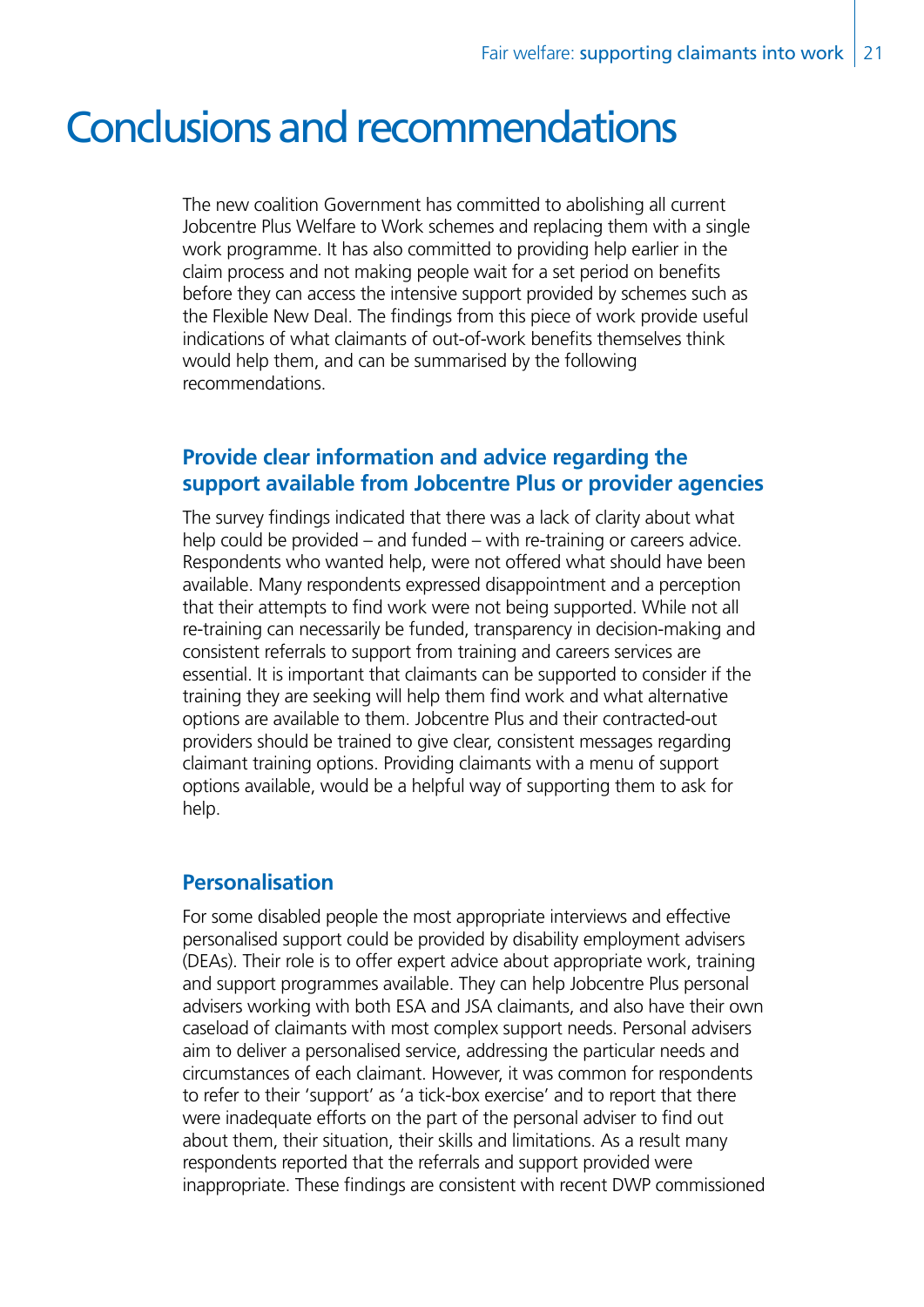research which looked at how personal advisers manage the style and content of work focused interviews. It found a tailored, more claimantfocused approach more effective at helping claimants move closer to the labour market than a process-led 'tick-box' approach.<sup>12</sup> To ensure limited resources are used effectively, providers must commit to delivering an appropriate level of personalisation and to tailor the support offered to each individual. This should take account of their skills, training, work experience, health issues and childcare responsibilities. For ESA claimants, consideration should be given to whether fewer, more tailored interviews would be more effective for some claimants.

## **Work focused interviews and jobseeker's interviews**

The comments and themes provided by the survey respondents chimed with research undertaken elsewhere – for example, survey comments supported DWP research, which found that lone parents preferred to be seen by a designated adviser and were more positive if they saw the same one each time. The value of 'better-off' calculations in helping claimants understand the financial changes to expect when moving into work, were also mentioned.13

Consistent with the latest DWP research into the Pathways to Work programme,14 our survey respondents were more likely to report that their adviser understood them than to say that they felt that the interview was useful. DWP research found that over 90 per cent felt that their adviser understood them but only 58 per cent felt that the WFI had helped them to think about paid work. Though our survey respondents were less positive overall<sup>15</sup> (which may result from the self-selecting nature of the survey), their comments provide useful insight into fertile areas for change.

Recent National Audit Office research concluded that the Pathways to Work programme had had limited impact on moving claimants into work. They also found no evidence that the programme was performing better or costing significantly less in areas where the programme was contracted out to providers than in those run by Jobcentre Plus.16

The coalition Government's planned new single work programme must provide opportunity for a review of the WFI regime to ensure improved effectiveness. Our survey findings suggested that interviews must be tailored to the needs of a claimant but a more consistent approach to interviews is required, in terms of both conduct and content. Minimum standards for the conduct of interviews should be set by the DWP and included in the provider contracts. All references to personal advisers below should be taken to include both Jobcentre Plus personal advisers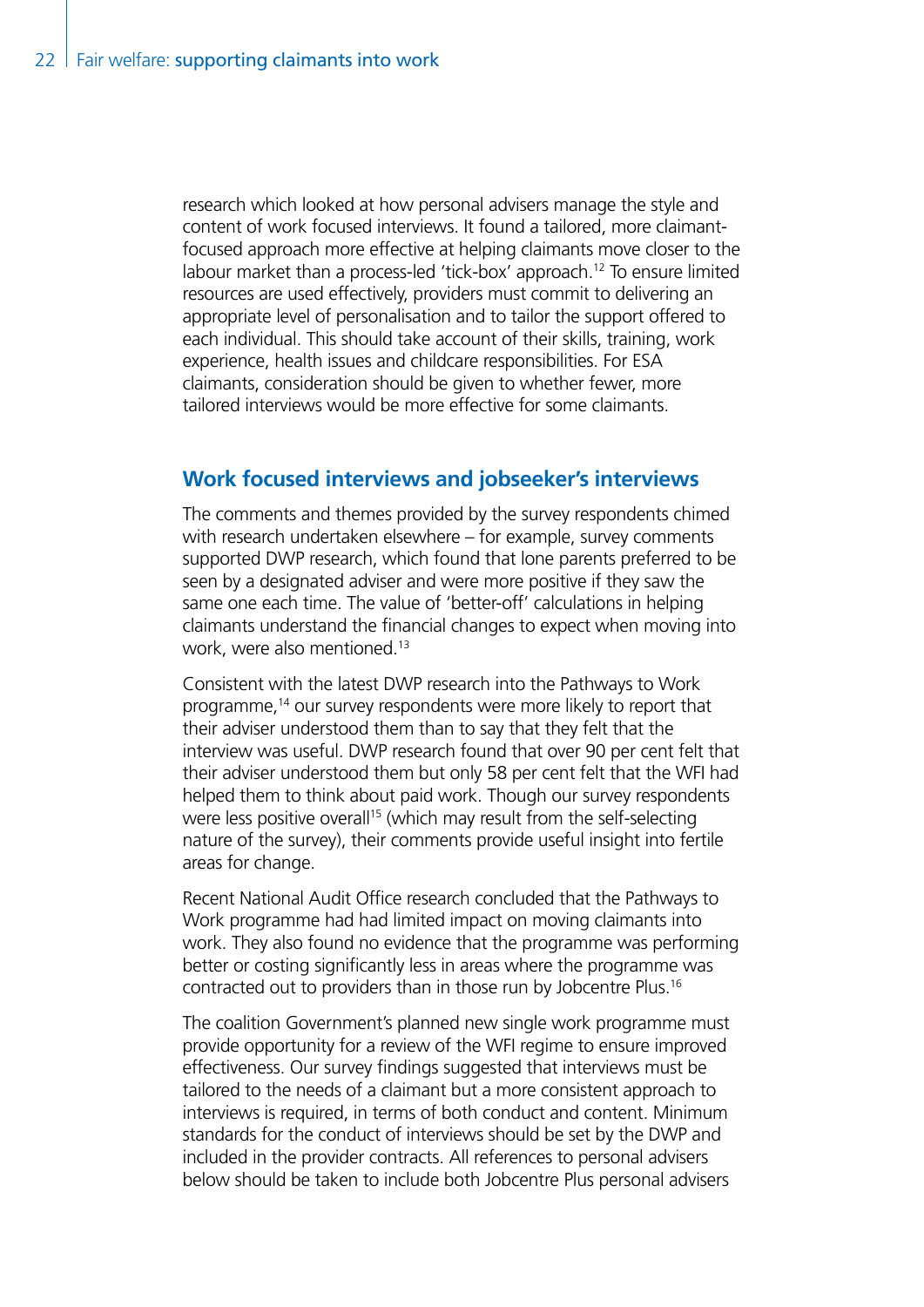and those within provider organisations. Minimum standards should address the following issues:

#### **Conduct of the interview**

Privacy and confidentiality. Currently Jobcentre Plus personal advisers offer a private interview room if they consider it appropriate or if the claimant specifically requests it. We recommend that all claimants of sickness and incapacity benefits are routinely offered the option of a private interview. If claimants hold back on relevant information about the limitations provided by their medical condition, because of fear of being overheard, the effectiveness of the interview will be limited. A clear code of confidentiality should be explained to claimants at the outset.

#### **Expertise of advisers**<sup>17</sup>

- **DDA training.** All Jobcentre Plus staff have access to guidance about the DDA to help them comply with their responsibilities. Personal advisers' learning includes information on the needs of different customer groups including identifying claimants with a disability or health condition and the DDA in employment. Disability employment advisers (DEAs) have a greater level of training and can provide direct help to claimants or to personal advisers on reasonable adjustments that employers need to make. We recommend that all personals advisers, are trained to fully understand the DDA and the implications for the services they provide, as well as what reasonable adjustments employers may need to make.
- **Mental health awareness training.** Jobcentre Plus provides its advisers with disability awareness training and with 'Employment Health Condition and Disability' guide notes. These notes provide background information on a number of health conditions including mental health issues. DEAs receive further skills training to equip them to deal with claimants with more complex needs. Our survey suggested that in some cases advisers were not equipped to provide adequate support to claimants with mental health conditions. We recommend that given the high percentage of benefit claimants with mental health conditions, all personal advisers should have basic mental health awareness training.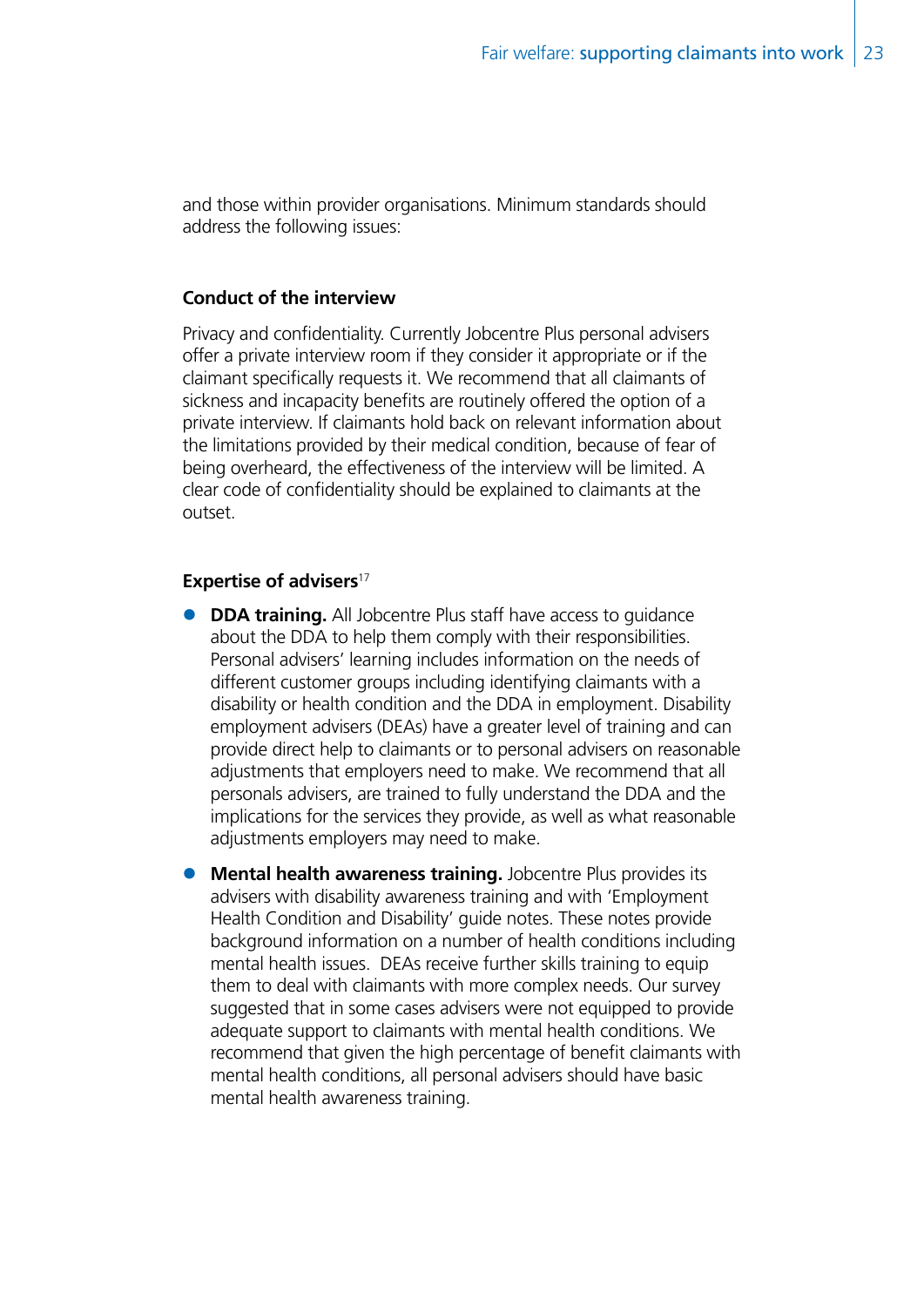- **Access to Work.** All Jobcentre Plus personal advisers have access to guidance on the Access to Work scheme. In addition, advisers working with incapacity benefit claimants should have training in the Access to Work scheme. We recommend that all personals advisers, are trained to be able to recognise when claimants would benefit from the Access to Work scheme and provide any necessary referral.
- **JSA flexibilities for parents.** All work focused interviews for lone parents are carried out by specialist lone parent advisers. In some Jobcentre Plus districts, lone parent advisers continue to see lone parents who move onto JSA and also new JSA claimants who are lone parents. In other areas they will see mainstream JSA personal advisers, without specialist knowledge of lone parent issues. Within the early stages of their JSA claim, all lone parents should be advised about the support available through New Deal for Lone Parents. We recommend that personal advisers supporting lone parents, whether on income support or jobseeker's allowance, should have training on the existing flexibilities in the law that allow parents to restrict their job search to employment that fits around school hours. They should also be able to advise these claimants on their entitlement to financial support to help with childcare costs and to be able to advise or to refer to information and advice about childcare in the local area.

#### **Usefulness of the interview**

Jobcentre advisers can provide a whole range of support to benefit claimants to help them to prepare for and find work. Our survey suggests that claimants are not always offered the appropriate support.

We recommend that:

- Advisers should ensure that better-off calculations are provided and full benefit and tax credit information is always provided.
- Advisers should provide information about and make referrals to Condition Management Programmes when relevant.
- Advisers should always provide claimants with information about Careers Advice and the Next Step programme along with referrals when appropriate.

Advisers should provide claimants with information about their workers' rights. This should help to alleviate some of the worry of lone parents, in particular, regarding what they are and are not entitled to expect from their potential employer.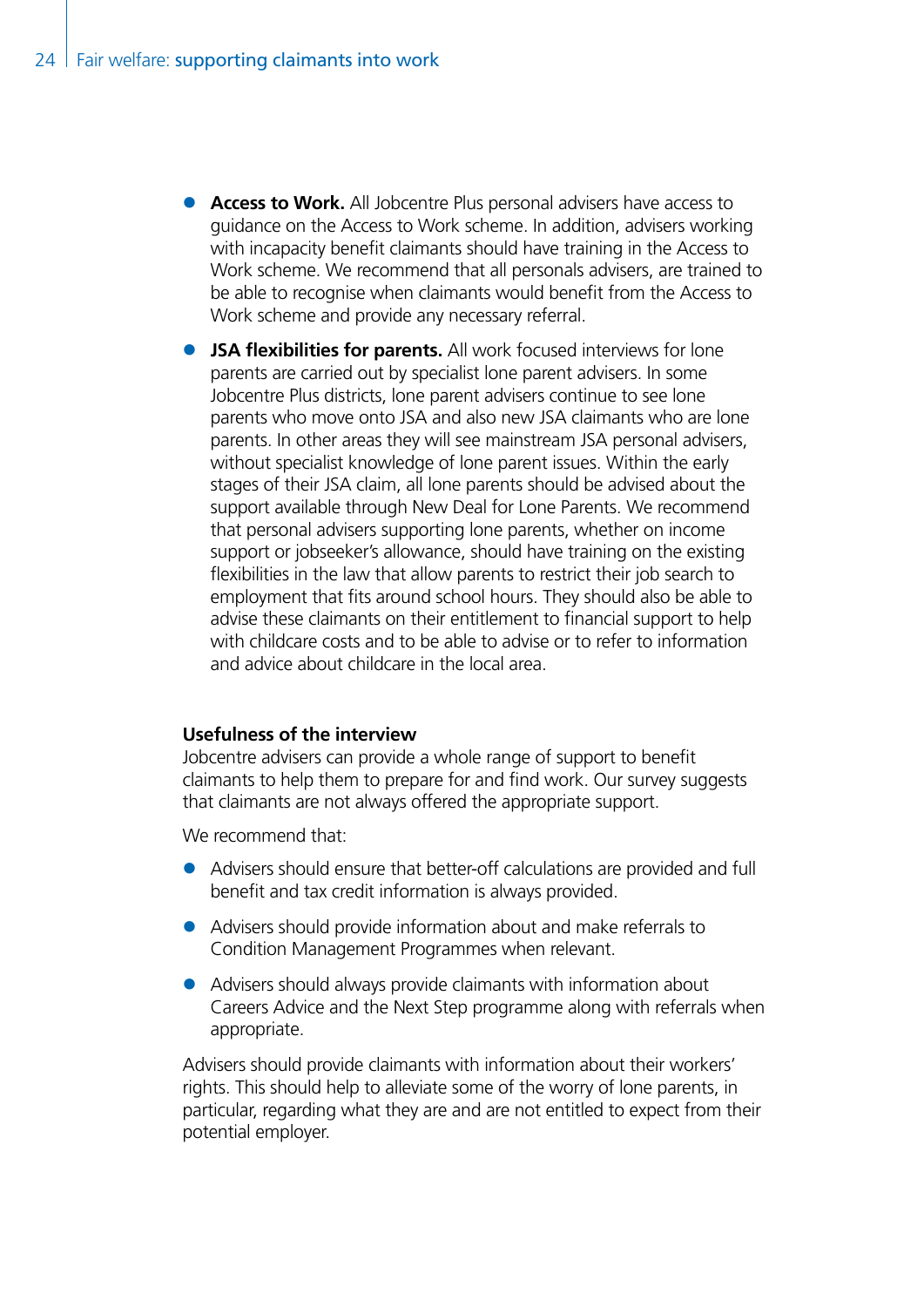#### **Endnotes**

- 1. *The Coalition: our programme for government*, May 2010
- 2. Department of Social Security, *New Ambitions for Our Country: a new contract for welfare*, 19983. *No one written off: reforming welfare to reward responsibility*, DWP July 2008
- 4. This is made up of 1.47 million JSA claimants, 0.696 million lone parents on income support and 2.62 million claimants on incapacity benefits, as at November 2009, DWP statistics May 2010
- 5. *Building Britain's Recovery: Achieving Full Employment*, DWP December 2009
- 6. Jobcentre Plus annual report and accounts 2008/09
- 7. Incapacity benefit, income support or jobseeker's allowance.
- 8. 102 were claiming incapacity benefit (claimants with a national insurance contribution record), 34 were claiming income support, (means-tested benefit for claimants without the necessary contributions), 122 were claiming employment and Support Allowance (new claimants post October 2008)
- 9. The work capability test not only assesses whether a claimant is fit for work but also helps determine whether claimants should join the Work-Related Activity Group and be required to take part in work focused interviews, or the Support Group and have no requirements placed upon them
- 10. directgov.gov.uk
- 11. direct.gov.uk and information provided to Citizens Advice by Jobcentre Plus Customers and Stakeholders division
- 12. Drew P, Toerien M, Irvine A and Sainsbury R, *A study of language and communication between advisers and claimants in Work Focused Interviews*, DWP research report 633, 2010
- 13. Gloster R, Caseborne, J, et al, *Lone parent obligations: early findings of implementation as well as experiences of the Income Support and Jobseeker's Allowance regimes*, DWP research report 645, 2010
- 14. *Pathways to Work: the experiences of longer term existing customers*, DWP report 586 2009, and *Pathways to Work: The experiences of new and repeat customers in Jobcentre Plus expansion*, DWP report 627, 2010
- 15. 44 per cent believed their adviser listened and understood them and 19 per cent believed that their interview was useful in helping them think about work
- 16. Department for Work and Pensions, *Support to incapacity benefits claimants through Pathways to Work*, National Audit Office, May 2010
- 17. Information provided to Citizens Advice by Jobcentre Plus Customers and Stakeholders division